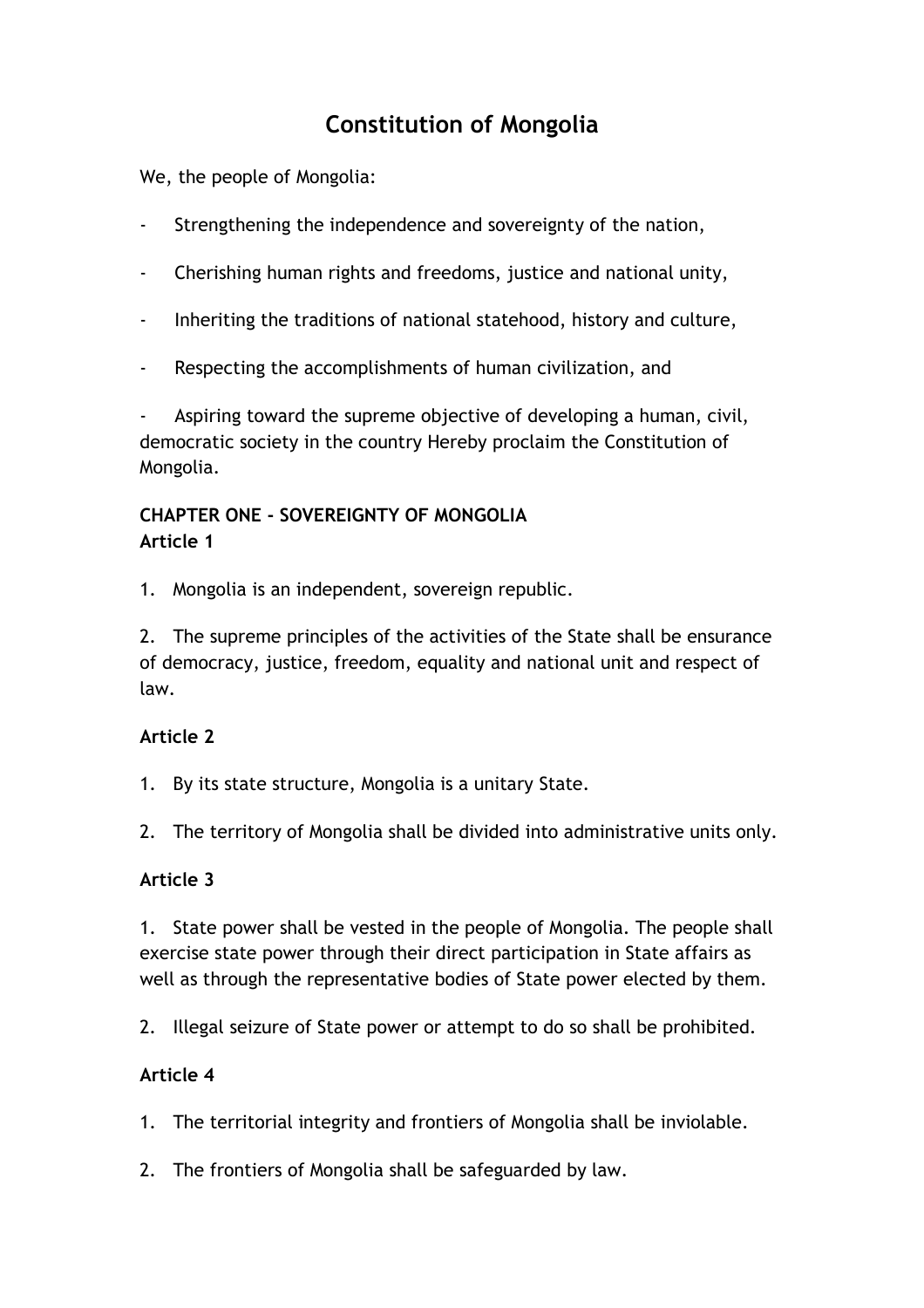3. Stationing of foreign troops in the territory of Mongolia, allowing them to cross the State borders for the purpose of passing through the country's territory shall be prohibited unless an appropriate law is adopted.

### **Article 5**

1. Mongolia shall have an economy based on different forms of property which takes into account universal trends of world economic development and national specifics.

2. The State recognizes all forms of both public and private property and shall protect the rights of the owner by law.

3. The owner's rights shall be limited exclusively by due process of law.

4. The State shall regulated the economy of the country with a view to ensure the nation's economic security, the development of all modes of production and social development of the population.

5. The livestock is national wealth and be protected by the State.

### **Article 6**

1. The land, its subsoil, forests, water, fauna and flora and other natural resources in Mongolia shall belong exclusively to the people and be under the State protection.

2. The land, except those given to the citizen of Mongolia for private possession, as well as the subsoil with its mineral wealth, forest, water resources and game shall be the property of the State.

3. The State may give for private ownership plots of land, except pastures and areas under public utilization and special use, only to the citizens of Mongolia. This provision shall not apply to the ownership of the subsoil thereof. Citizens shall be prohibited to transfer the land in their possession to foreign nationals and stateless persons by way of selling, bartering, donating or pledging as well as transferring to others for exploitation without permission from competent State authorities.

4. The State shall have the right to hold responsible the land owners in connection with the manner the land is used, to exchange or take it over with compensation on the grounds of special public need, or confiscate the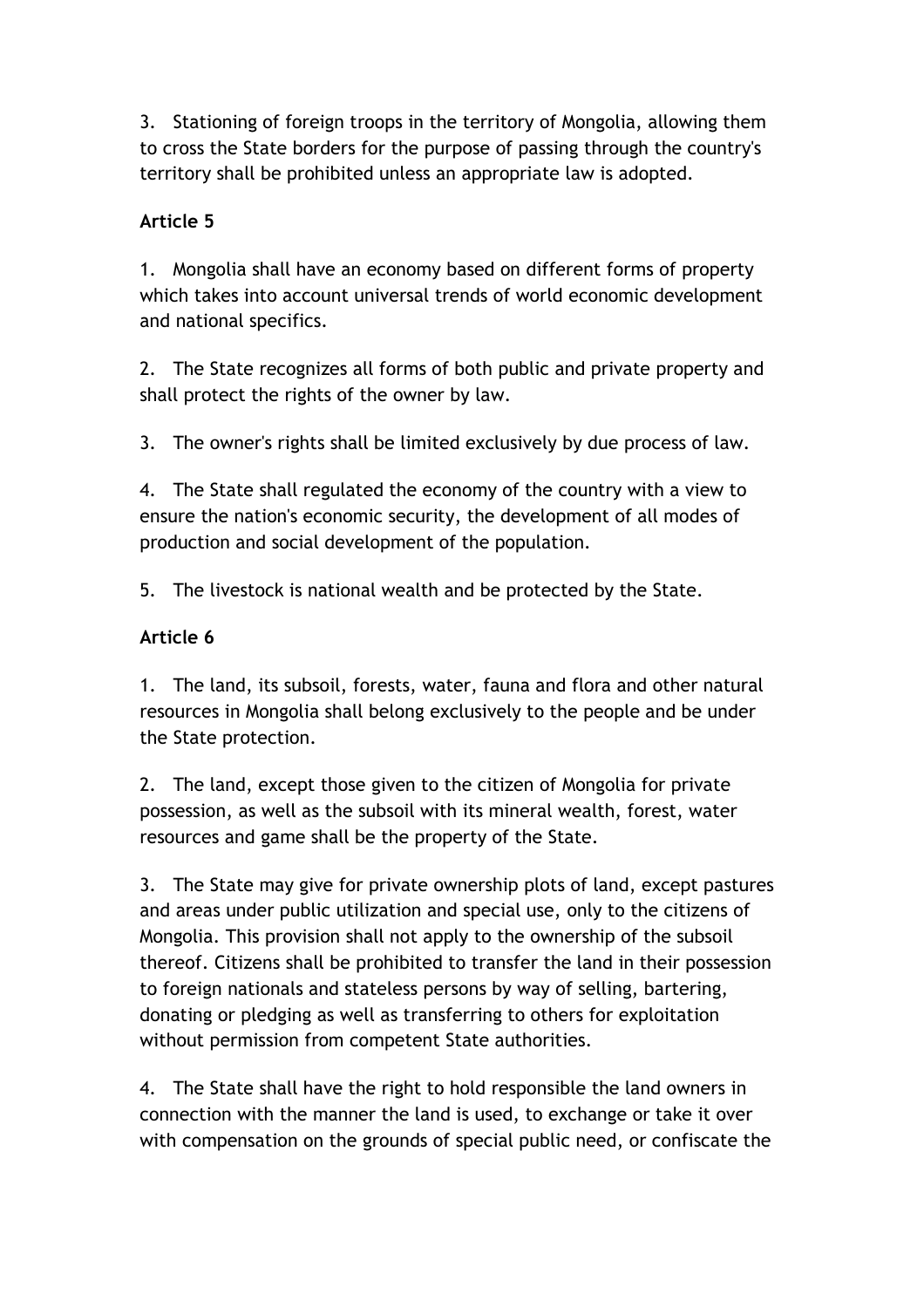land if it is used in a manner adverse to the health of the population, the interests of environmental protection and national security.

5. The State may allow foreign nationals, legal persons and stateless persons to lease land for a specified period of time under conditions and procedures as provided for by law.

#### **Article 7**

1. Historical, cultural, scientific and intellectual heritages of the Mongolian people shall be under State protection.

2. Intellectual values produced by the citizens are the property of their authors and the national wealth of Mongolia.

### **Article 8**

1. The Mongolian language is the official language of the State.

2. Section 1 of this Article shall not affect the right of national minorities of other tongues to use their native languages in education and communication and in the pursuit of cultural, artistic and scientific activities.

#### **Article 9**

1. The State shall respect religions and religions shall honor the State.

2. State institutions shall not engage in religious activities and the Religions institutions shall not pursue political activities.

3. The relationship between the State and the Religion institutions shall be regulated by law.

#### **Article 10**

1. Mongolia shall adhere to the universally recognized norms and principles of international law and pursue a peaceful foreign policy.

2. Mongolia shall fulfil in good faith its obligations under international treaties to which it is a Party.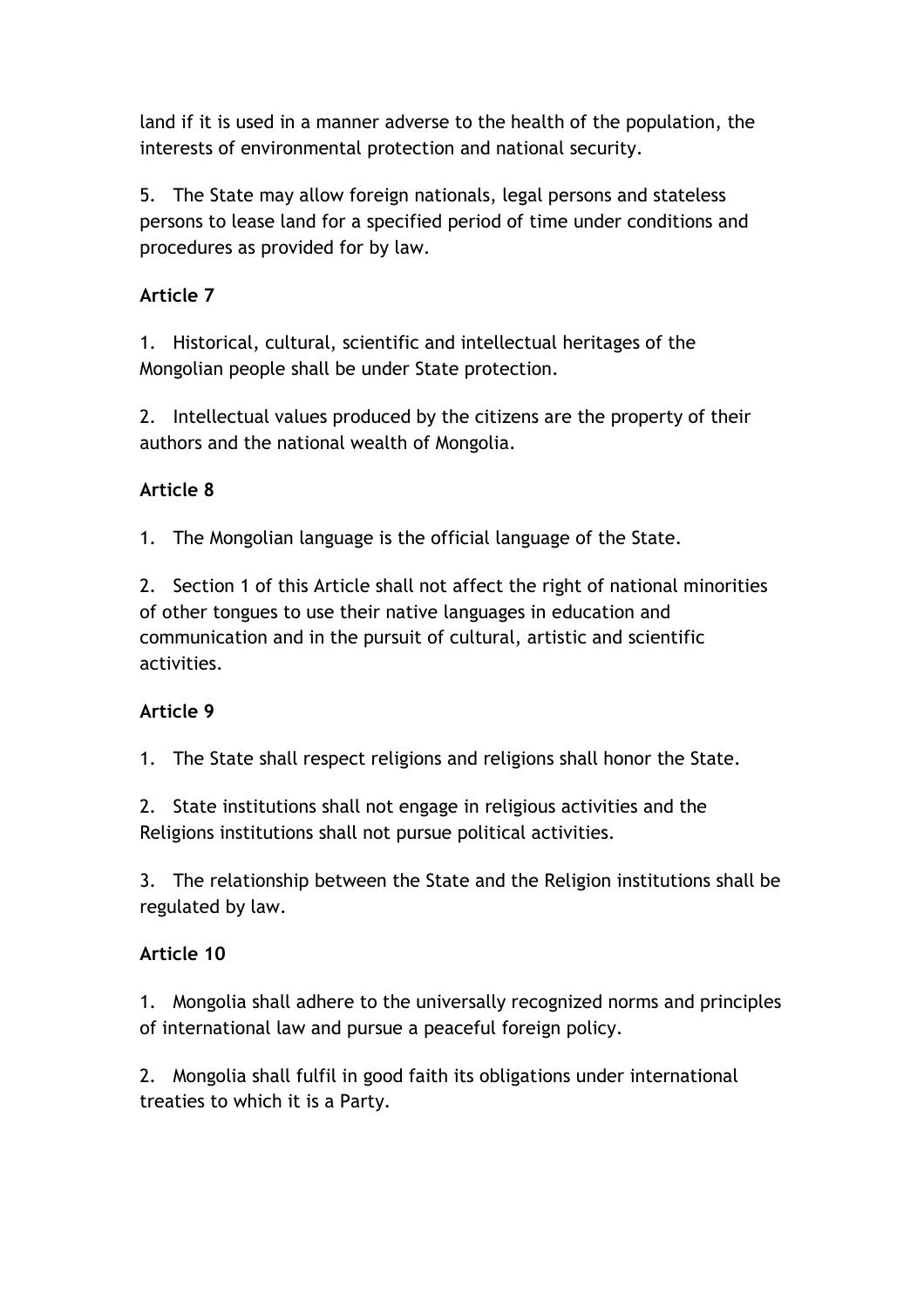3. The international treaties to which Mongolia is a Party, shall become effective as domestic legislation upon the entry into force of the laws on their ratification or accession.

4. Mongolia shall not abide by any international treaty or other instruments incompatible with its Constitution.

#### **Article 11**

1. The duty of the State is to secure the country's independence, ensure national security and public order. 2. Mongolia shall have armed forces for self-defence. The structure and organization of the armed forces and the rules of military service shall be determined by law.

#### **Article 12**

1. The symbols of the independence and sovereignty of Mongolia are the State Emblem, Banner, Flag, Seal and the Anthem.

2. The State Emblem, Banner, Flag and the Anthem shall express the historical tradition, aspiration, unity, justice and the spirit of the people of Mongolia.

3. The State Emblem shall be of circular shape with the white lotus serving as its base and the "never-ending Tumen Nasan" pattern forming its outer frame. The main background is of blue color signifying the eternal blue sky, the Mongols traditional sanctity. In the center of the Emblem a combination of the Precious Steed and the Golden Soyombo sign is depicted as an expression of the independence, sovereignty and spirit of Mongolia. In the upper part of the Emblem, the Chandmani ( Wish-granting Jewel ) sign symbolizes the past, the present and the future. In the lower part of the Emblem, the sign of the Wheel entwined with the silk scarf Hadag in an expression of reverence and respect, symbolizes continued prosperity. It is placed against the background of a "hill" pattern conveying the notion of "mother earth."

4. The traditional Great White Banner of the unified Mongolian State is a state ceremonial attribute.

5. The State Flag shall be a rectangle divided vertically into three equal parts colored red, blue, and red. The blue color of the center of the flag, symbolizes "the eternal blue sky" and the red color on both sides symbolizes progress and prosperity. The Golden Soyombo sign shall be depicted on the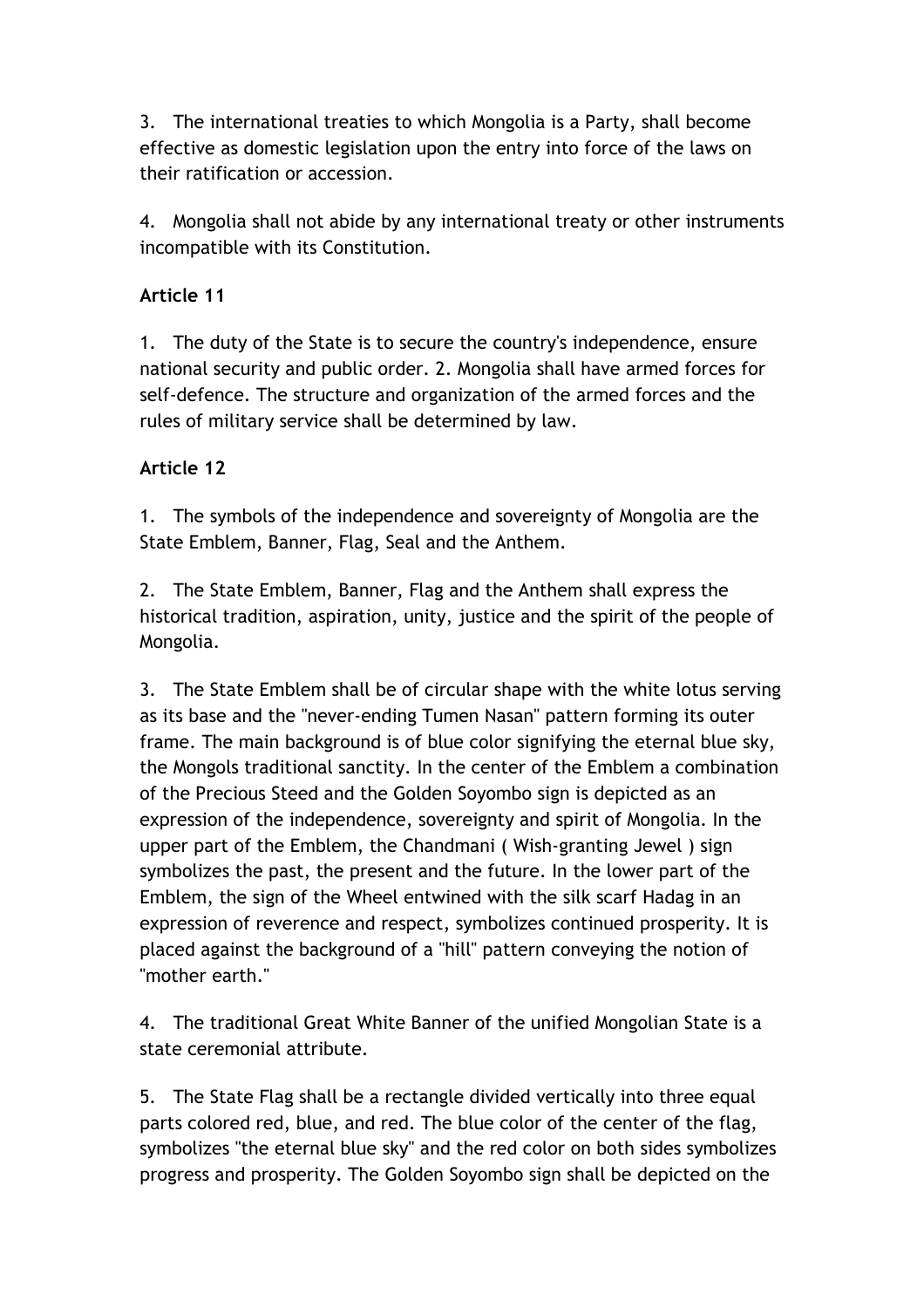red stripe nearest to the flag pole. The ration of the width and length of the Flag shall be 1:2.

6. The State Seal having a lion-shaped handle, shall be of a square form with the State Emblem in the center and the words "Mongol Uls" (Mongolia) inscribed on both sides. The President shall be the holder of the State Seal.

7. The procedure for the ceremonial use of the State symbols and the text and melody of the State Anthem shall be prescribed by the law.

# **Article 13**

1. The capital of the State shall be the city where the State Supreme bodies permanently sit. The capital city of Mongolia is the city of Ulaanbaatar.

2. The legal status of the capital city shall be defined by law.

### **CHAPTER TWO - HUMAN RIGHTS AND FREEDOMS Article 14**

1. All persons lawfully residing within Mongolia are equal before the law and the court.

2. No person shall be discriminated against on the basis of ethnic origin, language, race, age, sex, social origin and status, property, occupation and post, religion, opinion or education. Everyone shall have the right to act as a legal person.

# **Article 15**

1. The grounds and procedure for Mongolian nationality, acquisition or loss of citizenship shall be defined only by law.

2. Deprivation of Mongolian citizenship, exile and extradition of citizens of Mongolia shall be prohibited.

# **Article 16**

The citizens of Mongolia shall be guaranteed the privilege to enjoy the following rights and freedoms: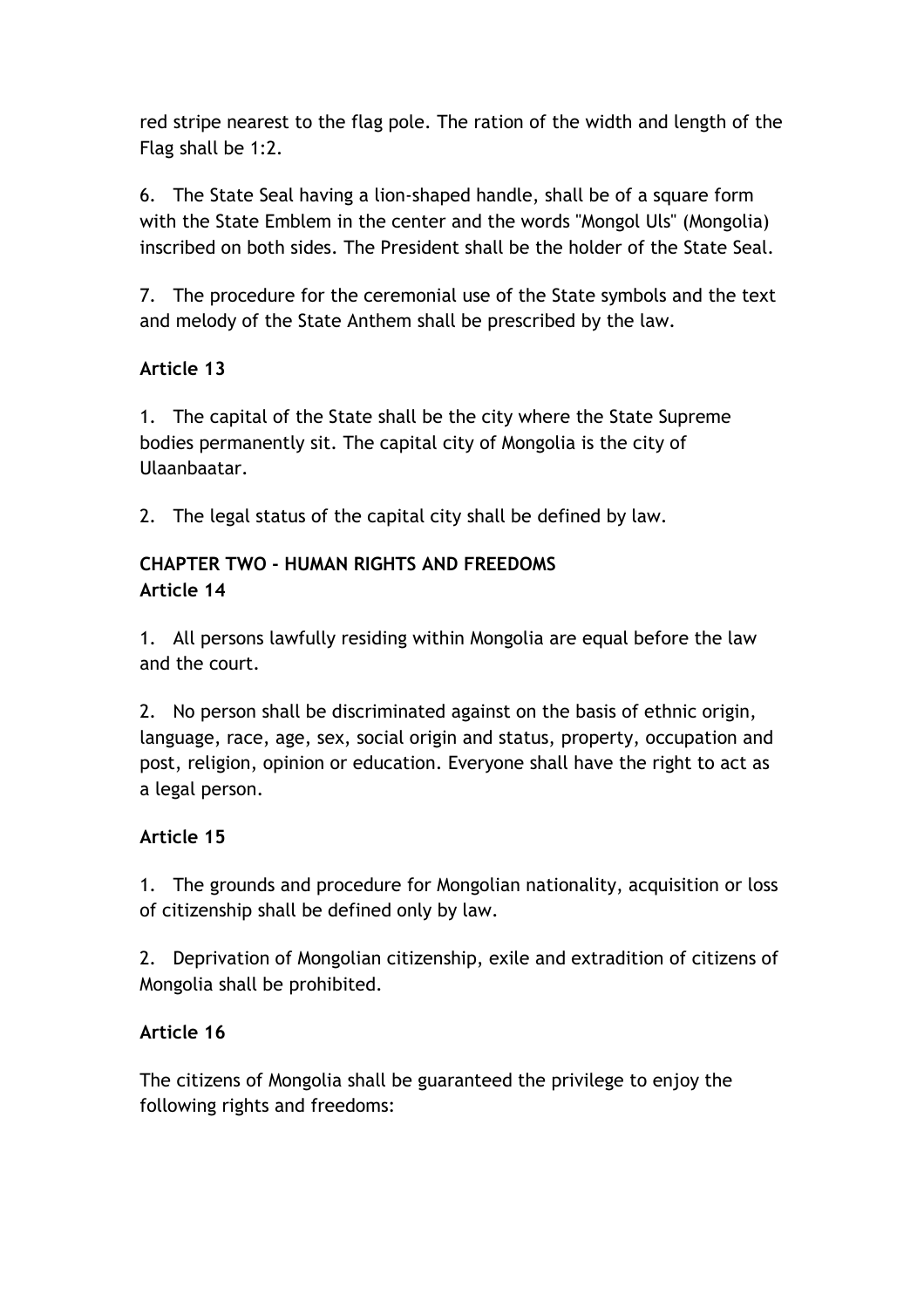1) Right to life. Deprivation of human life shall be strictly prohibited unless capital punishment is imposed by due judgement of the court for the most serious crimes, constructed by Mongolian Penal Law.

2) Right to healthy and safe environment, and to be protected against environmental pollution and ecological imbalance.

3) Right to fair acquisition, possession and inheritance of movable and immovable property. Illegal confiscation and requisitioning of the private property of citizens shall be prohibited. If the State and its bodies appropriate private property on the basis of exclusive public need, they shall do so with due compensation and payment.

4) Right to free choice of employment, favorable conditions of work, remuneration, rest and private enterprise. No one shall be unlawfully forced to work.

5) Right to material and financial assistance in old age, disability, childbirth and child care and in other circumstances as provided by law;

6) Right to the protection of health and medical care. The procedure and conditions of free medical aid shall be defined by law.

7) Right to education. The State shall provide basic general education free of charge. Citizens may establish and operate private schools if these meet he requirements of the State.

8) Right to engage in creative work in cultural, artistic and scientific fields and to benefit thereof. Copyrights and patents shall be protected by law.

9) Right to take part in the conduct of State affairs directly or through representative bodies. The right to elect and to be elected to State bodies The right to elect shall be enjoyed from the age of eighteen years and the age eligible for being elected shall be defined by law according to the requirements in respect of the bodies or posts concerned.

10) Right to form a party or other public organizations and unite voluntarily in associations according to the social and personal interests and opinion. All political parties and other public organizations shall uphold public order and State security, and abide by law. Discrimination and persecution of a person or joining a political party or other public organization or for being their member shall be prohibited. Party membership of some categories of State employees may be suspended.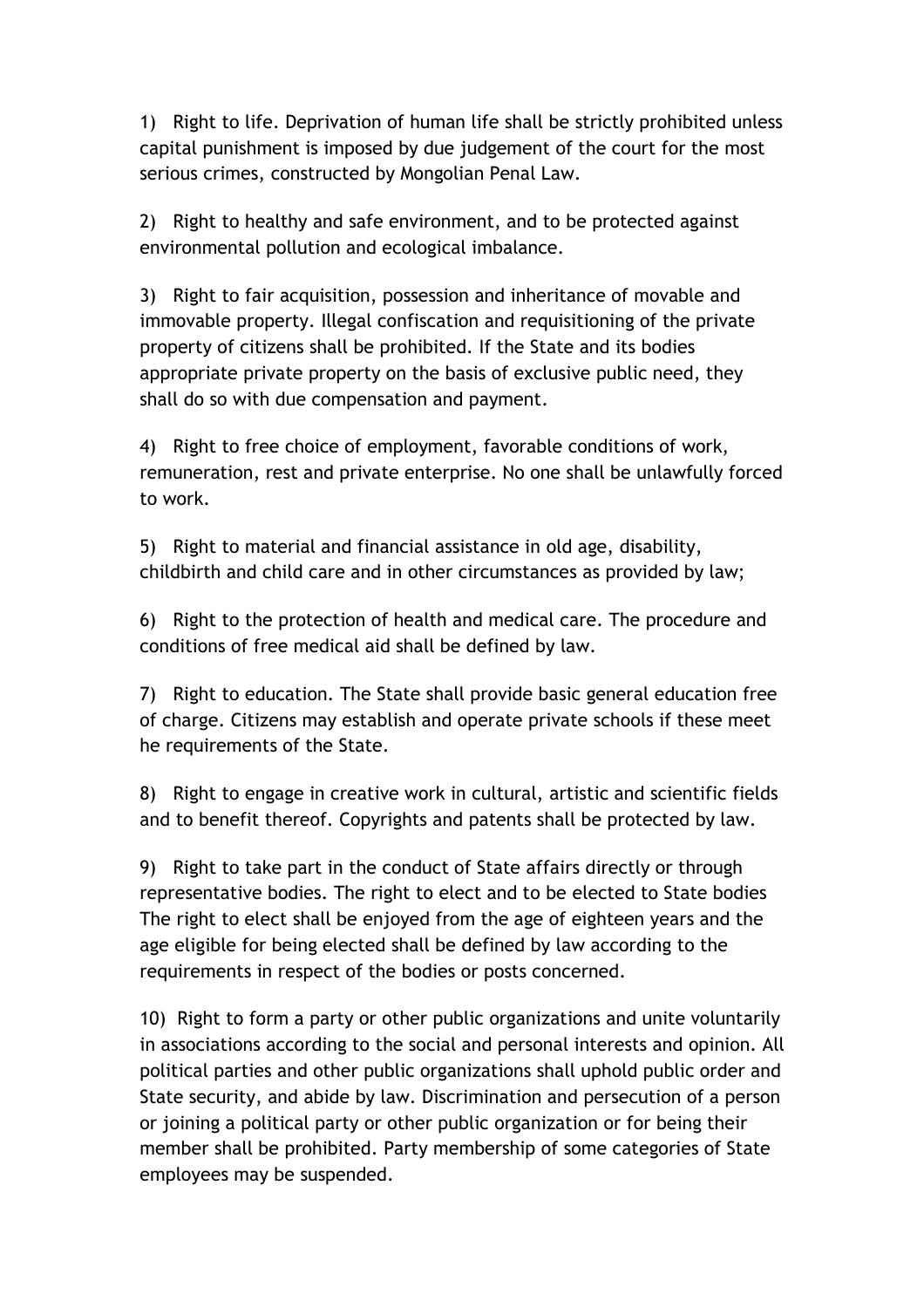11) Men and women shall have equal right in political, economic, social, cultural fields and in family affairs. Marriage shall be based on the equality and mutual consent of the spouses who have reached the age defined by law. The State shall protect the interests of the family, motherhood and the child.

12) Right to submit a petition or a complaint to State bodies and officials. The State bodies and officials shall be obliged to respond to the petitions or complaints of citizens in conformity with law.

13) Right to personal liberty and safety. No person shall be searched, arrested, detained, persecuted or deprived or liberty save in accordance with procedures and grounds determined by law. No person shall be subjected to torture, inhuman, cruel or degrading treatment. Where a person is arrested he/she, his/her family and counsel shall be notified within a period of time established by law of the reasons for and grounds of the arrest. Privacy of citizens, their families, correspondence and residence shall be protected by law.

14) Right to appeal to the court to protect his/her right if he/she considers that the right of freedoms as spelt out by the Mongolian law or an international treaty have been violated; to be compensated for the damage illegally caused by other; not to testify against himself/herself, his/her family, or parents and children; to self-defence; to receive legal assistance; to have evidence examined; to a fair trial; to be tried in his/her presence; to appeal against a court judgement, to seek pardon. Compelling to testify against himself/herself shall be prohibited. Every person shall be presumed innocent until proved guilty by a court by due process of law. Application of charges of convicted to the members his/her family and relatives shall be prohibited.

15) Freedom of conscience and religion.

16) Freedom of thought, free expression of opinion, speech, press, peaceful demonstration and meetings. Procedures for organizing demonstrations and other assemblies shall be determined by law;

17) Right to seek and receive information except that which the State and its bodies are legally bound to protect as secret. In order to protect human rights, dignity and reputation of persons and to defend the State national security and public order, secrets of the State, individuals, or organizations which are not subject disclosure shall be defined and protected by law.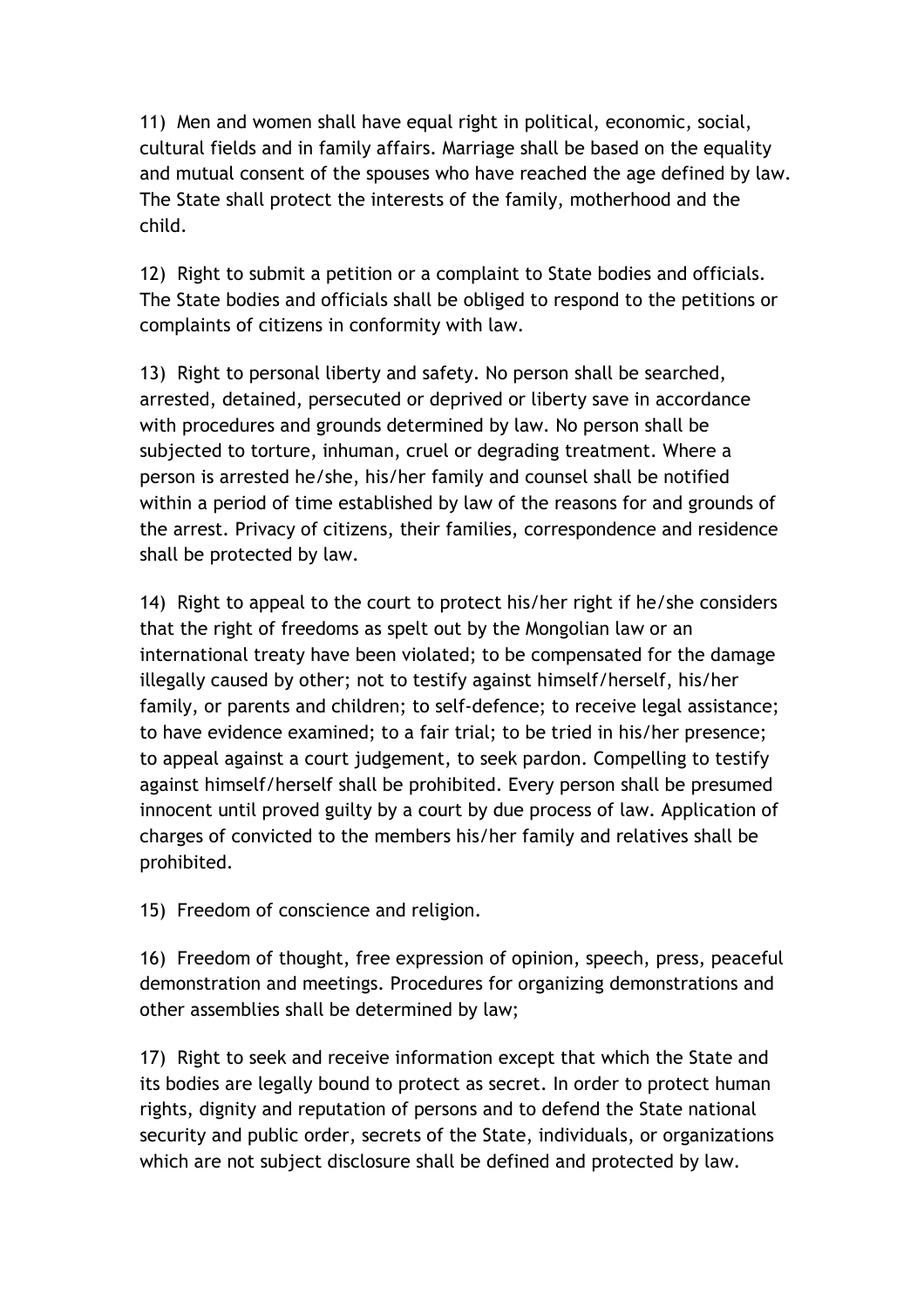18) Right to freedom of movement within the country and freedom to choose the place of one's residence, right to travel or reside abroad, to return to home country. The right to travel and reside abroad may be limited exclusively by law in order to ensure the security of the nation and population and protect public order.

#### **Article 17**

1. Citizens of Mongolia while upholding justice and humanism, shall fulfil in good faith the following basis duties:

1) respect and abide by the Constitution and other laws;

2) respect the dignity, reputation, right and legitimate interests of other;

3) pay taxes levied by law;

4) defend motherland and serve in the army according to law.

2. It is a sacred duty for every citizen to work, protect his/her health, bring up and educate his/her children and to protect nature and the environment.

#### **Article 18**

1. The rights and duties of aliens residing in Mongolia shall be regulated by the Mongolian law and by the treaties concluded with the State of the person concerned.

2. Mongolia shall adhere to the principle of reciprocity in determining the rights and duties of foreign nationals in an international treaty being concluded with the country concerned.

3. The rights and duties of stateless persons within the territory of Mongolia shall be determined by the Mongolian law.

4. Aliens or stateless persons persecuted for their convictions, political or other activities pursuing justice, may be granted asylum in Mongolia on the basis of their well-founded requests.

5. In allowing the foreign nationals and stateless persons residing in Mongolia to exercise the basic rights and freedoms provided for in Article 16 of the Constitution, the State may establish certain limitations upon the rights other than the inalienable rights spelt out in international instruments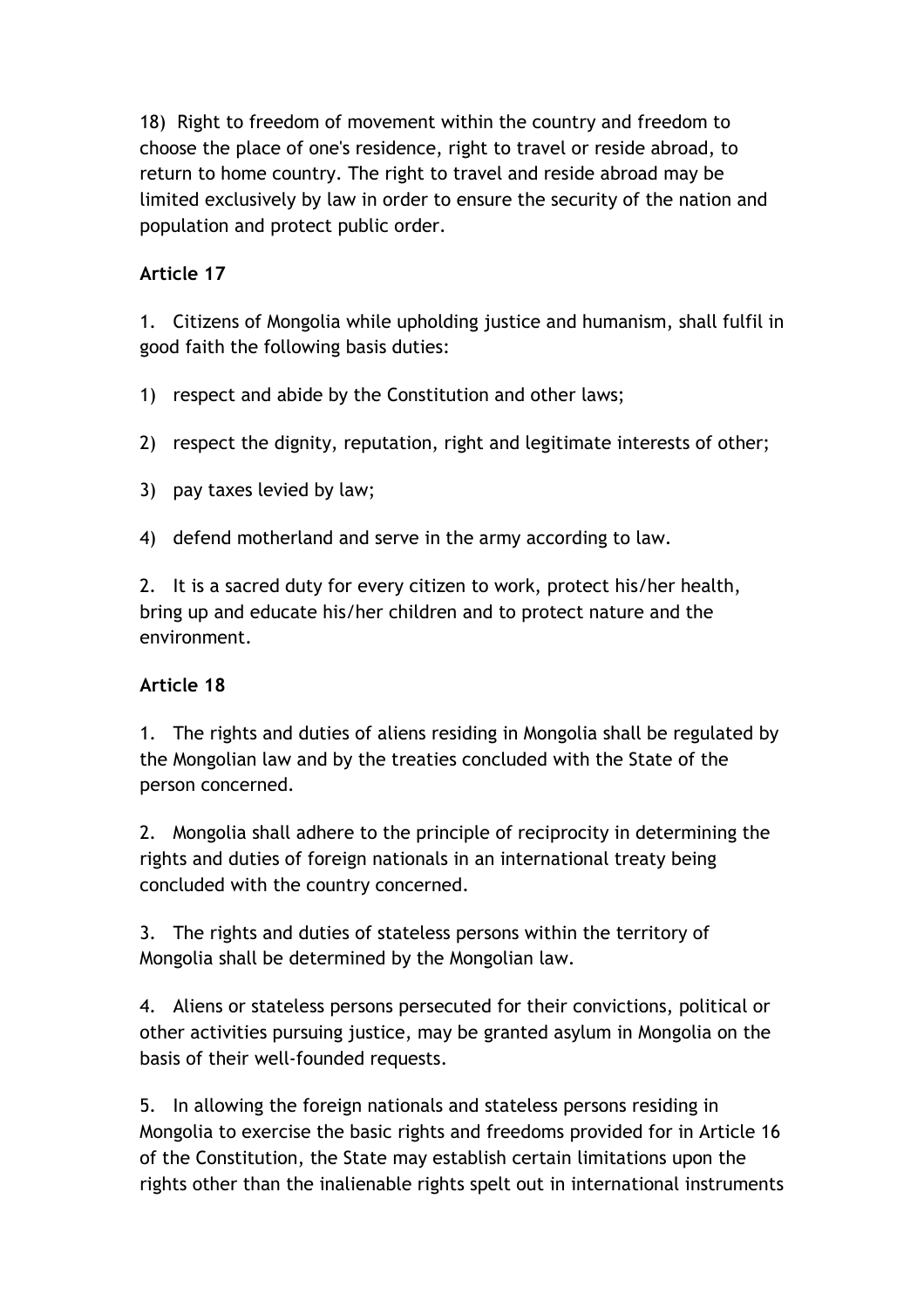to which Mongolia is a Party, out of the consideration of ensuring the national security, populations, and public order.

#### **Article 19**

1. The State shall be responsible to the citizens for the creation of economic, social, legal and other guarantees for ensuring human rights and freedoms, to fight against violation of human rights and freedoms and to restorate of infringed rights.

2. Human rights and freedoms as defined by the Constitution and other laws in case of a state of emergency or war shall be subject to limitation only by a law. Such a law shall not affect the right to life, the freedom of thought, conscience and religion, as well as the right not to be subjected to torture, inhuman and cruel treatment.

3. In exercising his/her rights and freedoms one shall not infringe on the national security, rights and freedoms of others and violate public order.

#### **CHAPTER THREE - THE STRUCTURE OF THE STATE I. The State Ih Hural of Mongolia Article 20**

The State Ih Hural of Mongolia is the highest organ of State power and the supreme legislative power shall be vested only in the State Ih Hural.

# **Article 21**

1. The State Ih Hural shall have one chamber and consist of 76 members.

2. The members of the State Ih Hural shall be elected by citizens of Mongolia entitled to vote, on the basis of universal, free, direct suffrage by secret ballot for a term of four years.

3. Citizens of Mongolia who have reached the age of 25 years and are eligible for elections shall be elected to the State Ih Hural.

4. The procedure of the election of members of the State Ih Hural shall be defined by law.

# **Article 22**

1. If extraordinary circumstances arising from sudden calamities occurring in the whole or a part of the country, imposition of martial law or outbreak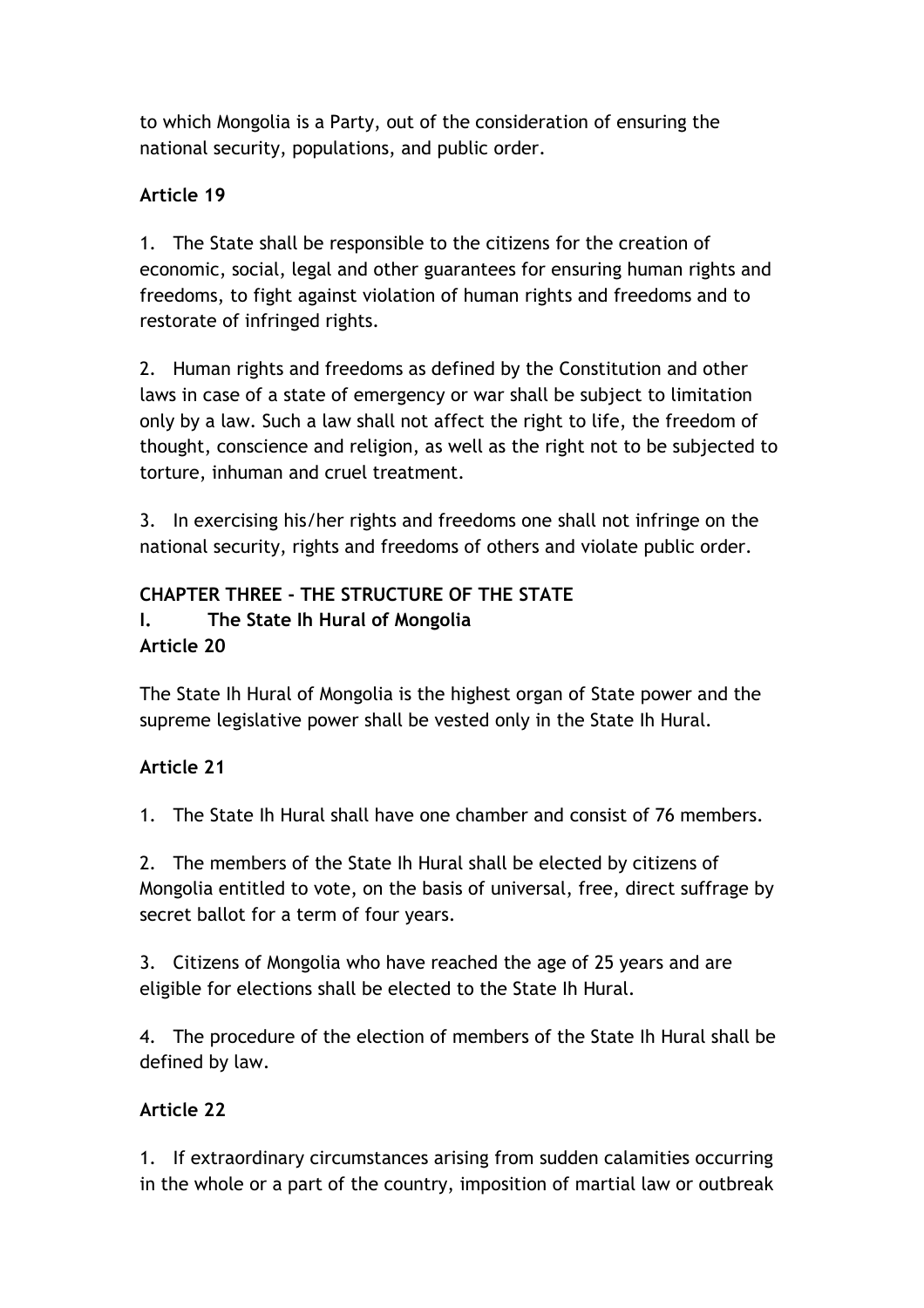of public disorder prevent regular general elections from being held, the State Ih Hural shall retain its mandate till extraordinary circumstances cease to exist and the newly elected members of the State Ih Hural are sworn in.

2. The State Ih Hural may decide on its dissolution if not less than two thirds of its members consider that the State Ih Hural is unable to carry out its mandate, or if the President in consolidation with the Chairman of the State Ih Hural, proposes to do so for the same reason. In case of such a decision, the State Ih Hural shall exercise its powers till the newly elected members of the State Ih Hural are sworn in.

### **Article 23**

1. A member of the State Ih Hural shall be an envoy of the people and shall represent and uphold the interests of all the citizens and the State.

2. The mandate of a member of the State Ih Hural shall begin with an oath taken before the State Emblem and expire when newly elected members of the State Ih Hural are sworn in.

### **Article 24**

1. Chairman and Vice-Chairman of the State Ih Hural shall be nominated and elected from among the members of the State Ih Hural by secret ballot.

2. The term of office of the Chairman and Vice-Chairman of the State Ih Hural shall be four years. They can be relieved of or removed from their posts before the expiry of their terms for reasons defined by law.

#### **Article 25**

1. The State Ih Hural may consider at its initiative any issue pertaining to domestic and foreign policies of the state, and shall keep within its exclusive competence the following questions and decide thereon:

1) to enact laws, make amendments to them;

2) to define the basis of the domestic and foreign policies of the State;

3) to set and announce the date of elections of the President and the State Ih Hural and its members;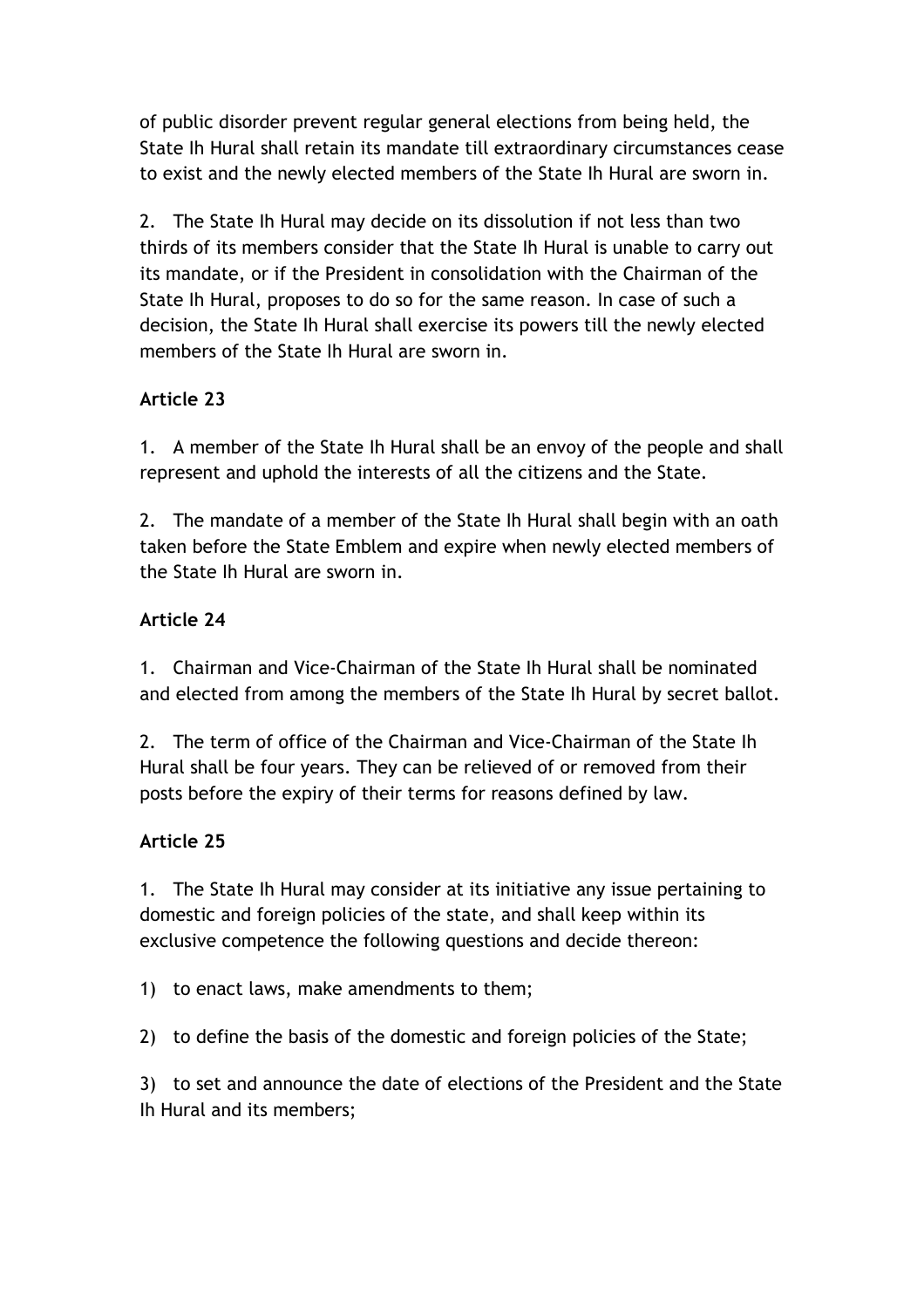4) to determine and change the structure and composition of the Standing Committees of the State Ih Hural, the Government and other bodies directly accountable to it according to law;

5) to pass a law recognizing the full powers of the President after his/her election and to relieve or remove the President;

6) to appoint, replace or remove the Prime Minister, members of the Government and other bodies responsible and accountable to the State Ih Hural as provided for by law;

7) to define the State's financial, credit, tax and monetary policies; to lay own the guidelines for the country's economic and social development; to approve the Government's program of action, the State budget and the report on its execution;

8) to supervise the implementation of laws and other decisions of the State Ih Hural;

9) to define the State borders;

10) to determine the structure, composition and powers of the National Security Council of Mongolia;

11) to approve and change the administrative and territorial divisions of Mongolia at the suggestion by the Government;

12) to determine the legal basis of the system, structure and activities of local self-governing and administrative bodies;

13) to institute honorific titles, orders, medals and higher military ranks; to determine the table of ranks in some special fields of State service;

14) to issue acts of amnesty;

15) to ratify and denounce international agreements to which Mongolia is a Party; to establish and sever diplomatic relations with foreign State at the suggestion of the Government;

16) to hold national referendums. To verify the validity of a referendum in which the majority of eligible citizens has taken part, and to consider the question which has obtained majority votes as decided;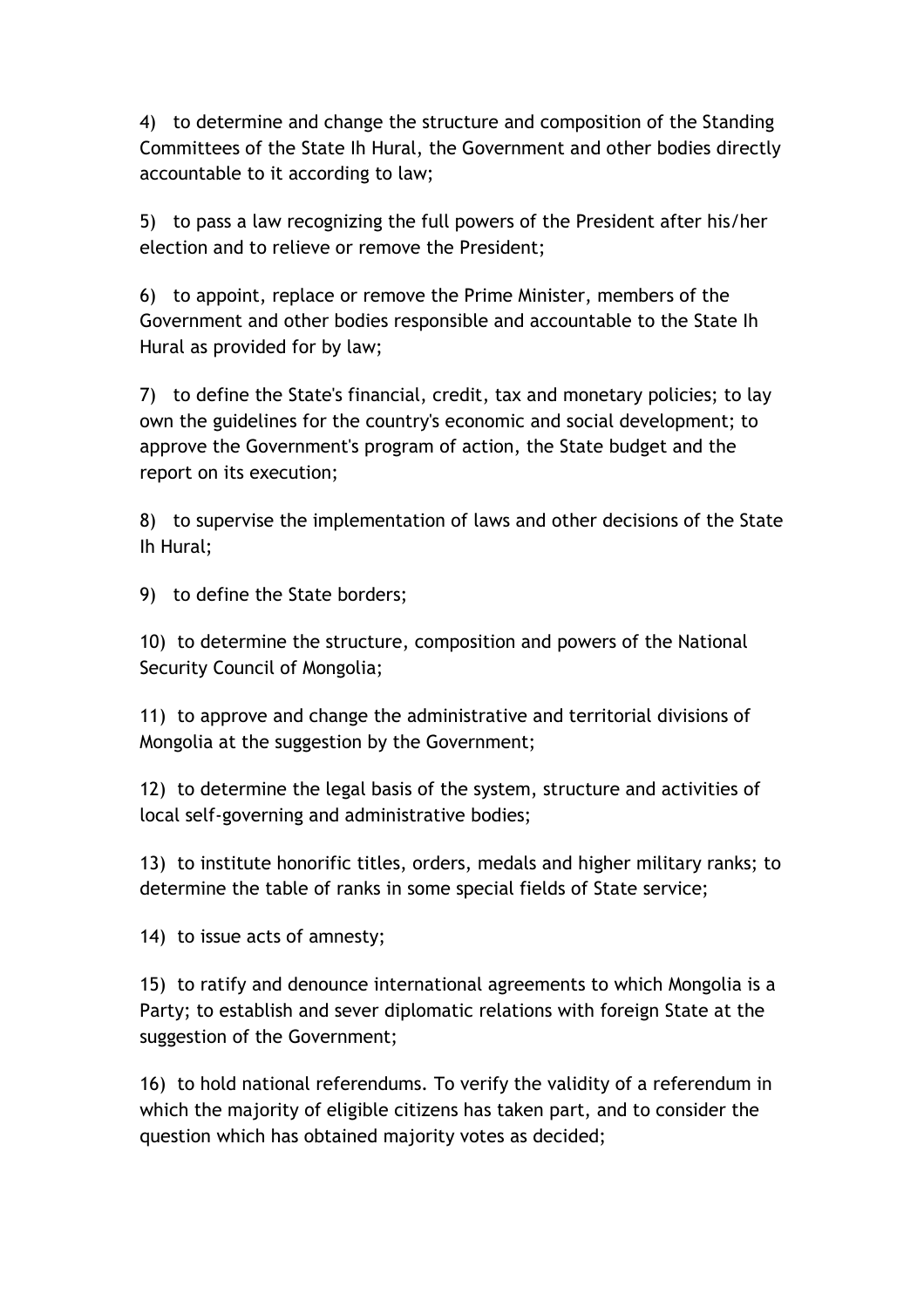17) to declare a state of war in case the sovereignty and independence of Mongolia are threatened by armed actions on the part of a foreign Power, and to abate it;

18) to declare a state of emergency or martial law in the whole or some parts of the country in special circumstances described in Sections 2 and 3 of this Article, and to approve or nullify the President's decree to that effect.

2. Under the following extraordinary circumstances the State Ih Hural may declare a state of emergency to eliminate the consequences thereof and to restore the life of the population and society to norm:

1) natural disasters or other unforeseen dangers which have threatened or may threaten directly the life, health, well being and security of the population inhabiting in the whole or a part of the country's territory, occur;

2) state authorities are not able within legal limits to cope with public disorders caused by organized, violent, illegal actions of any organization or a group of people threatening the constitutional order and the existence of the legitimate social system.

3. The State Ih Hural may declare martial law if public disorders in the whole or a part of the country's territory result in an armed conflict or create a real threat of an armed conflict, or if there is an armed aggression or real threat of an aggression from outside.

4. The other powers, structure and the procedures of the State Ih Hural shall be defined by law.

# **Article 26**

1. The President, members of the State Ih Hural and the Government shall have the right to legislative initiate.

2. Citizens and other organizations shall forward their suggestions on draft laws to those entitled to initiate a law.

3. The State Ih Hural shall officially promulgate national laws through publication and, if law does not provide otherwise, it shall be effective 10 days after the day of publication.

**Article 27**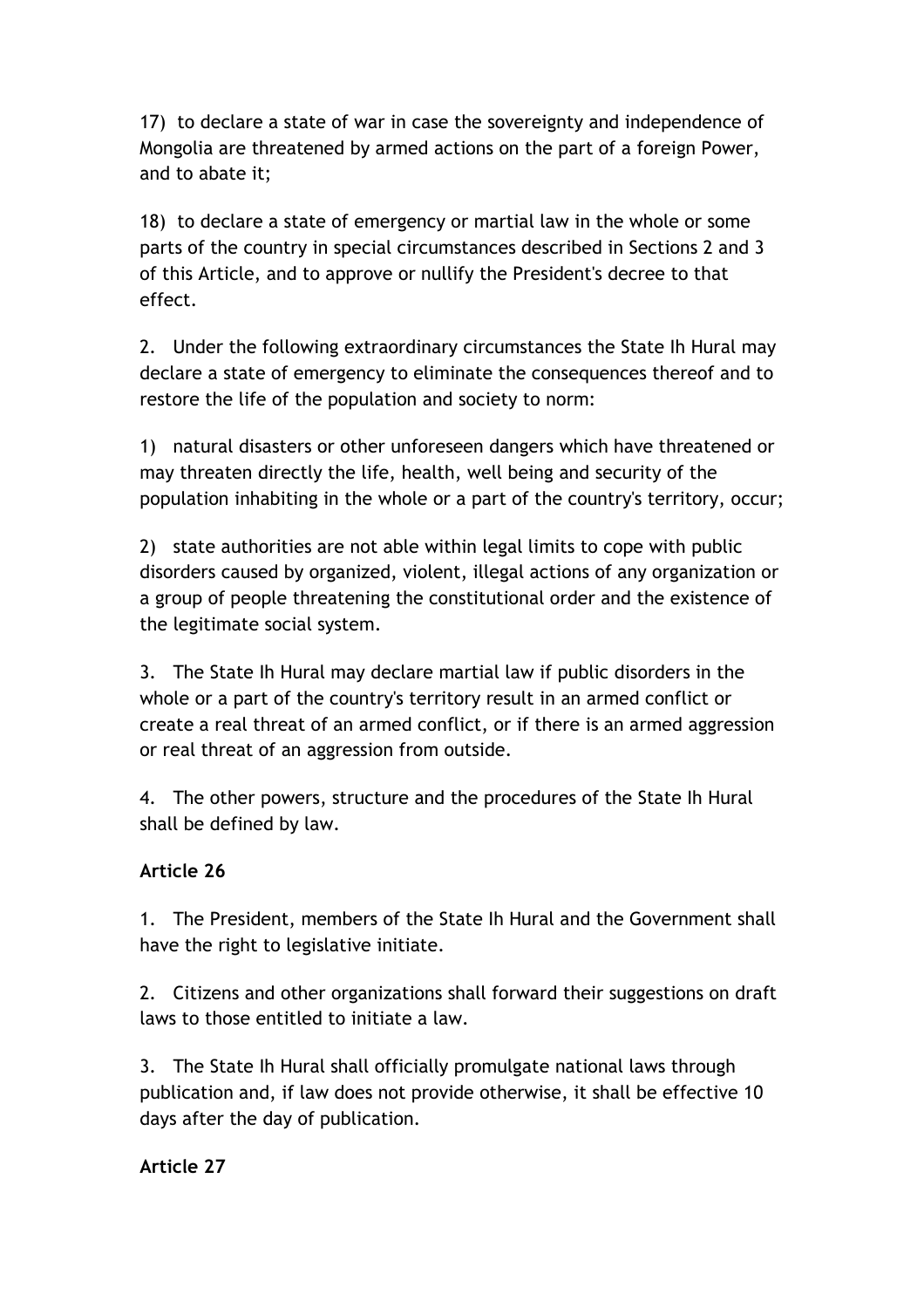1. The State Ih Hural shall exercise its powers through its sessions and other organizational forms.

2. Regular sessions of the State Ih Hural shall be convened once in six months and last not less than 75 working days on each occasion.

3. Extraordinary sessions may be convened at the demand of more than one third of the members of the State Ih Hural, and / or on the initiative of the President and the Chairman of the State Ih Hural.

4. The President shall convoke the first session of the State Ih Hural within 30 days following the elections. Other sessions shall be convoke by the Chairman of the State Ih Hural.

5. In case of the proclamation by the President of a state of emergency or war, the State Ih Hural shall be convened for an extraordinary session within 72 hours without prior announcement.

6. The presence of an overwhelming majority of the State Ih Hural shall be required to consider a session valid, and decisions shall be taken by a majority of all members present and voting if the Constitution and other laws do not provide otherwise.

#### **Article 28**

1. The State Ih Hural shall have Standing Committees dealing with specific fields.

2. The State Ih Hural shall determine the competence, structure and procedures of the Standing Committees.

#### **Article 29**

1. Members of the State Ih Hural shall be remunerated from the State budget during their tenure and shall not hold concurrently any posts and employment other than those assigned by law.

2. Immunity of members of the State Ih Hural shall be protected by law.

3. If a question arises that a member of the State Ih Hural is involved in a crime, it shall be considered by the session of the State Ih Hural and decide whether to suspend his/her mandate. If the court proves the member in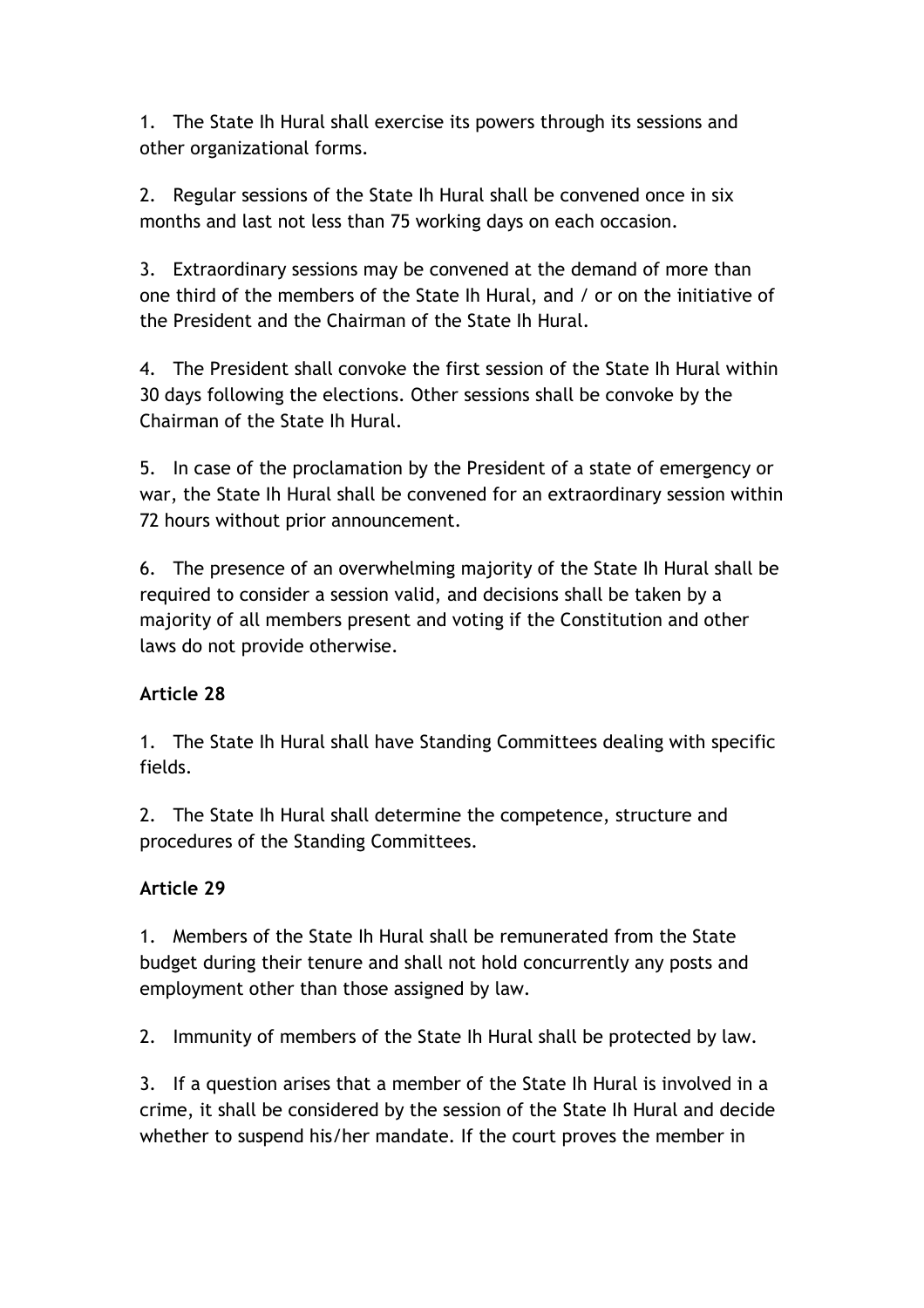question to be guilty of crime, the State Ih Hural shall terminate his/her membership in the legislature.

# **II. The President of Mongolia Article 30**

1. The President of Mongolia shall be the Head of State and embodiment of the unity of the people.

2. An indigenous citizen of Mongolia who has attained the age of forty five years and has permanently resided as a minimum for the last five years in native land, shall be eligible for election to the post of President for a term of four years.

### **Article 31**

1. Presidential elections shall be conducted in two stages.

2. Political parties which have obtained seats in the State Ih Hural shall nominate individually or collectively Presidential candidates, one candidate per party or coalition of parties.

3. At the primary stage of the elections citizens of Mongolia eligible to vote shall participate in electing the President on the basis of universal, free direct suffrage by secret ballot.

4. The State Ih Hural shall consider the candidate who has obtained a majority of all votes cast in the first voting as elected, the President and shall pass a law recognizing his/her mandate.

5. If none of the candidates obtains a majority vote in the first round, second voting shall take place involving the two candidates who obtains the largest number of votes in the first round. The candidate who a law recognizing his/her mandate shall be passed by the State Ih Hural.

6. If neither of the candidates wins in the second ballot, Presidential elections shall be held anew.

7. The President can be re-elected only once.

8. The President shall not be a member of the State Ih Hural or the Government and shall not concurrently hold the post of the Prime Minister or any other posts and pursue any occupation not relating to his duties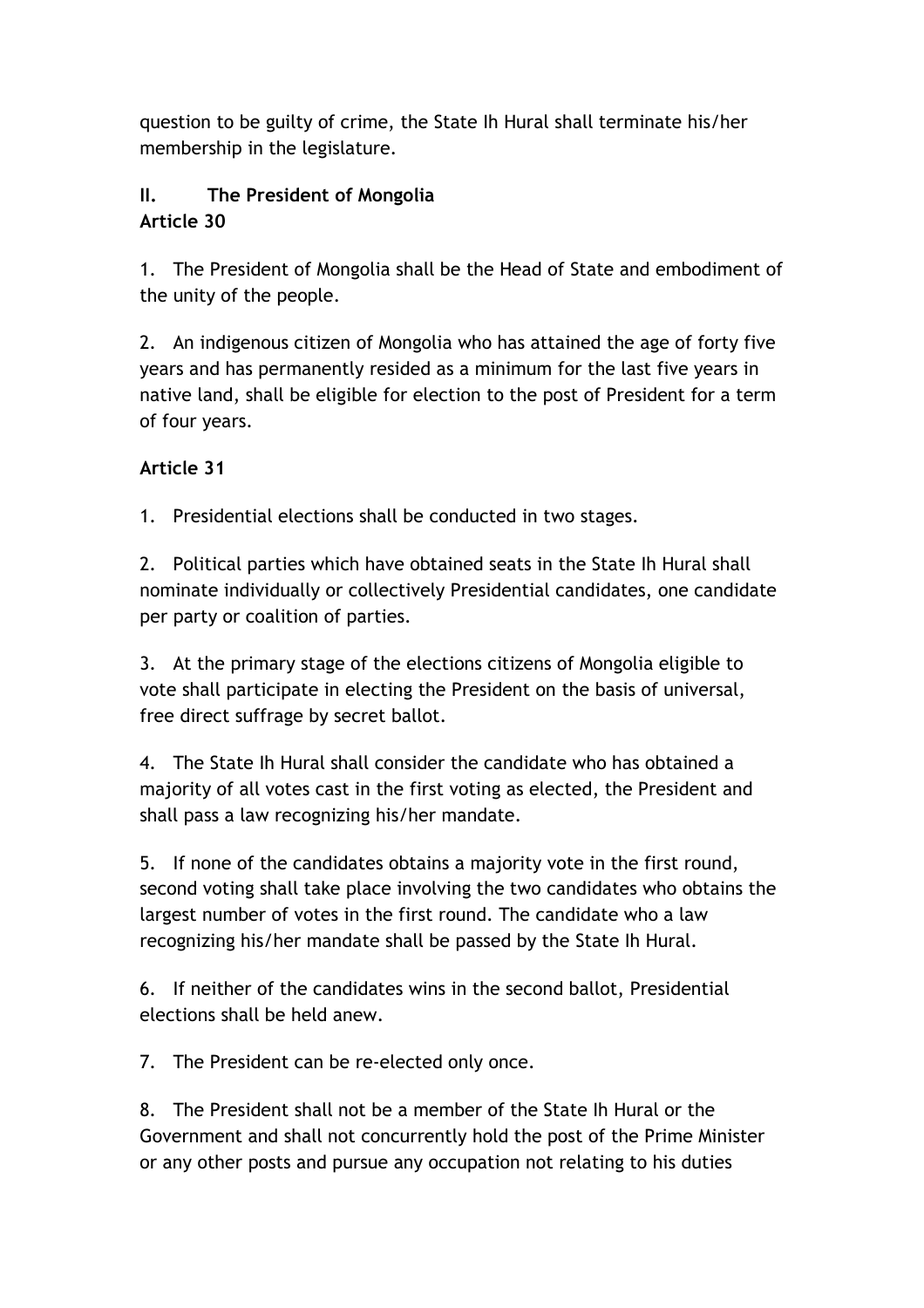assigned by law. If the President holds another office or a post he/she shall be relieved of it from the date on which he/she takes an oath.

#### **Article 32**

1. The mandate of the President shall become effective with an oath taken by him / her and shall expire with an oath taken by the newly elected President.

2. Within 30 days after the election the President shall take an oath before the State Ih Hural: " I swear that i shall guard and defend the independence and sovereignty of Mongolia, freedom of the people and national unity and shall uphold and observe the Constitution and faithfully perform the duties of the President".

#### **Article 33**

1. The President enjoys the following prerogative rights:

1) to exercise the right to veto against a part or entirety of laws and other decisions adopted by the State Ih Hural. The laws or decisions shall remain in force if a two thirds of the members participating in the session of the State Ih Hural present do not accept the President's veto;

2) to propose to the State Ih Hural the candidature for the appointment to the post of Prime Minister in consultation with the majority party or parties in the State Ih Hural if none of them has majority of seats, as well as to propose to the State Ih Hural the dissolution of the Government;

3) to instruct the Government on issues within the areas of his competence. If the President issues a decree to that effect, it shall become effective upon signature by the Prime Minister;

4) to represent the State with full power in foreign relations and, in consultation with the State Ih Hural, to conclude international treaties on behalf of Mongolia;

5) to appoint and recall heads of plenipotentiary missions of Mongolia to foreign countries in consultation with the State Ih Hural;

6) to receive the Letters of Credence or Recall of Heads of diplomatic missions of foreign states to Mongolia;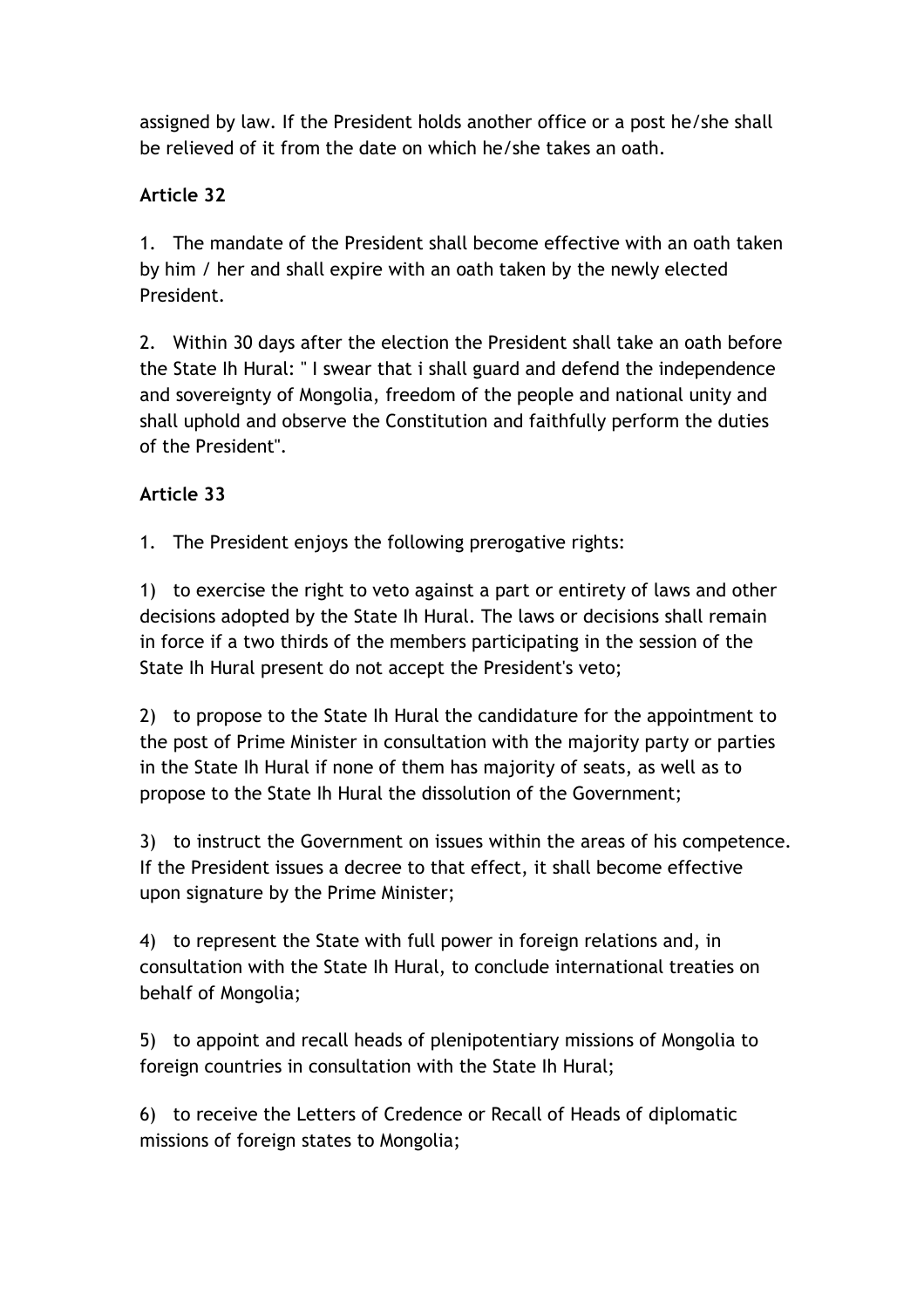7) to confer state titles and higher military ranks and award orders and medals;

8) to grant pardon;

9) to decide matters related to granting and withdrawing Mongolian citizenship and granting asylum;

10) to head the National Security Council of Mongolia;

11) to declare general or partial conscription;

12) to declare a state of emergency or a state of war on the whole or a part of the national territory in the emergency situation described in Sections 2 and 3 of Article 25 of this Constitution under undelayable circumstances when the State Ih Hural is in recess and issue ordinances of the beginning of military operations. The State Ih Hural shall consider within 7 days the presidential decree declaring a state of emergency or a state of war and shall approve or disapprove it. If the State Ih Hural does not take decision on the matter, the Presidential decree shall be void.

2. The President shall be the Commander-in-Chief of the armed forces of Mongolia.

3. The President may address messages to the State Ih Hural and/or to the people, he may at his own discretion attend sessions of the State Ih Hural, report on and submit proposals concerning vital issues of domestic and foreign policies of the country.

4. Other specific powers may be vested in the President only by law.

#### **Article 34**

1. The President within his powers shall issue decrees in conformity with law.

2. If a Presidential decree is incompatible with law, the President himself or the State Ih Hural shall invalidate it.

#### **Article 35**

1. The President shall be responsible to the State Ih Hural.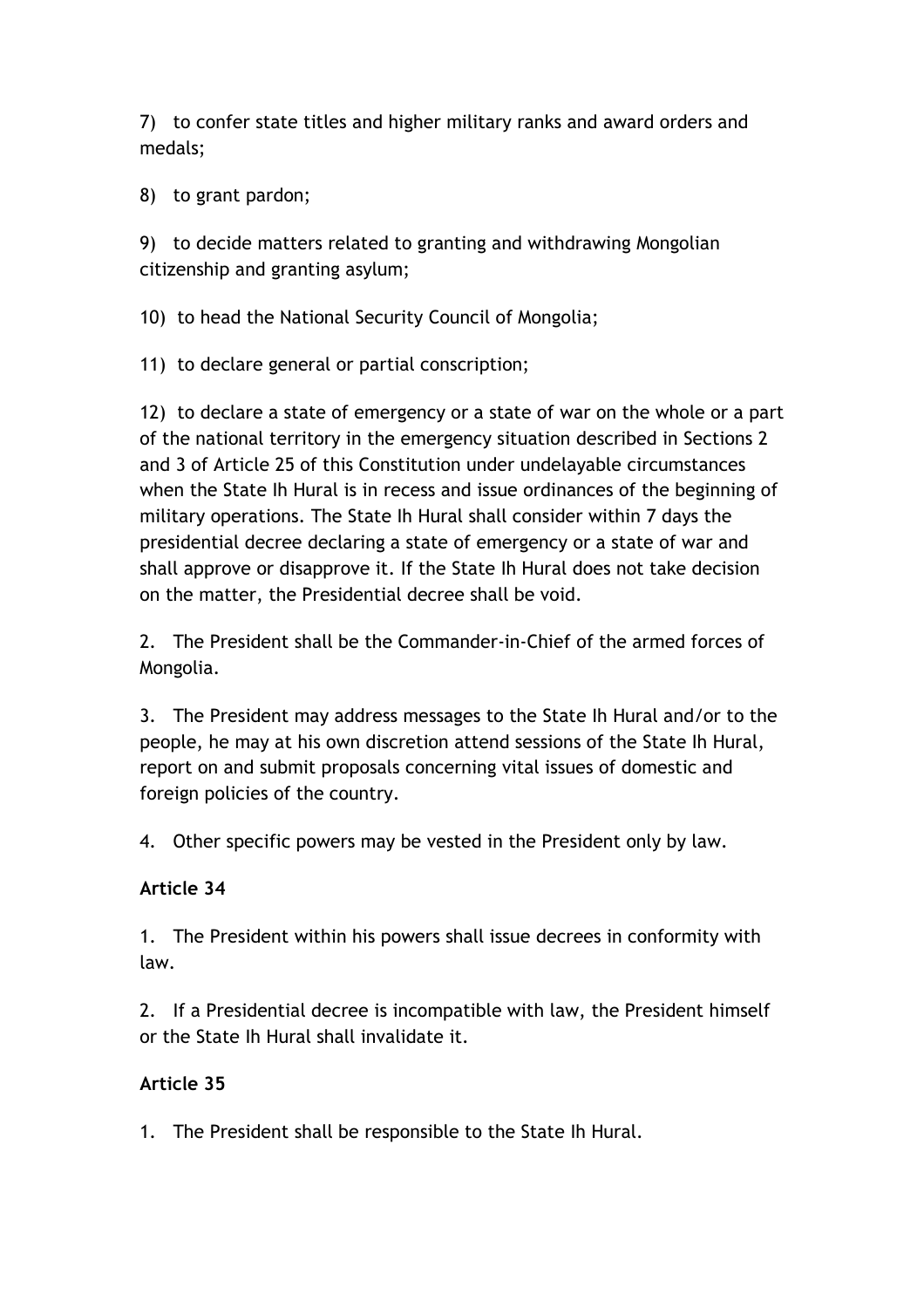2. In case of breach of his oath, violation of the Constitution and the President's authority, the President may be removed from his post on the basis of the finding of the Constitutional Court by an overwhelming majority of members of the State Ih Hural present and voting.

#### **Article 36**

1. The person, residence and transport of the President shall be inviolable.

2. Dignity and immunity of the President shall be protected by law.

#### **Article 37**

1. In the temporary absence of the President his full powers shall be exercised by the Chairman of the State Ih Hural.

2. In the event of the resignation, death or voluntary retirement of the President his full powers shall be exercised by the Chairman of the State Ih Hural pending the inauguration of the newly elected President. In such a case the State Ih Hural shall announce and hold Presidential elections within four months.

3. The procedure of exercising the duties of the President by the Chairman of the State Ih Hural shall be determined by law.

#### **III. The Government of Mongolia Article 38**

1. The Government of Mongolia is the highest executive body of the State.

2. The Government shall implement the State laws and according to the duty to direct economic, social and cultural development shall exercise the following powers:

1) to organize and ensure nation-wide implementation of the Constitution and other laws;

2) to work out a comprehensive policy on science and technology, guidelines for economic and social development, and make State budget, credit and fiscal plans and to submit these to the State Ih Hural and to execute decisions taken thereon;

3) to elaborate and implement comprehensive measures on sectional, intersectoral, as well as regional development;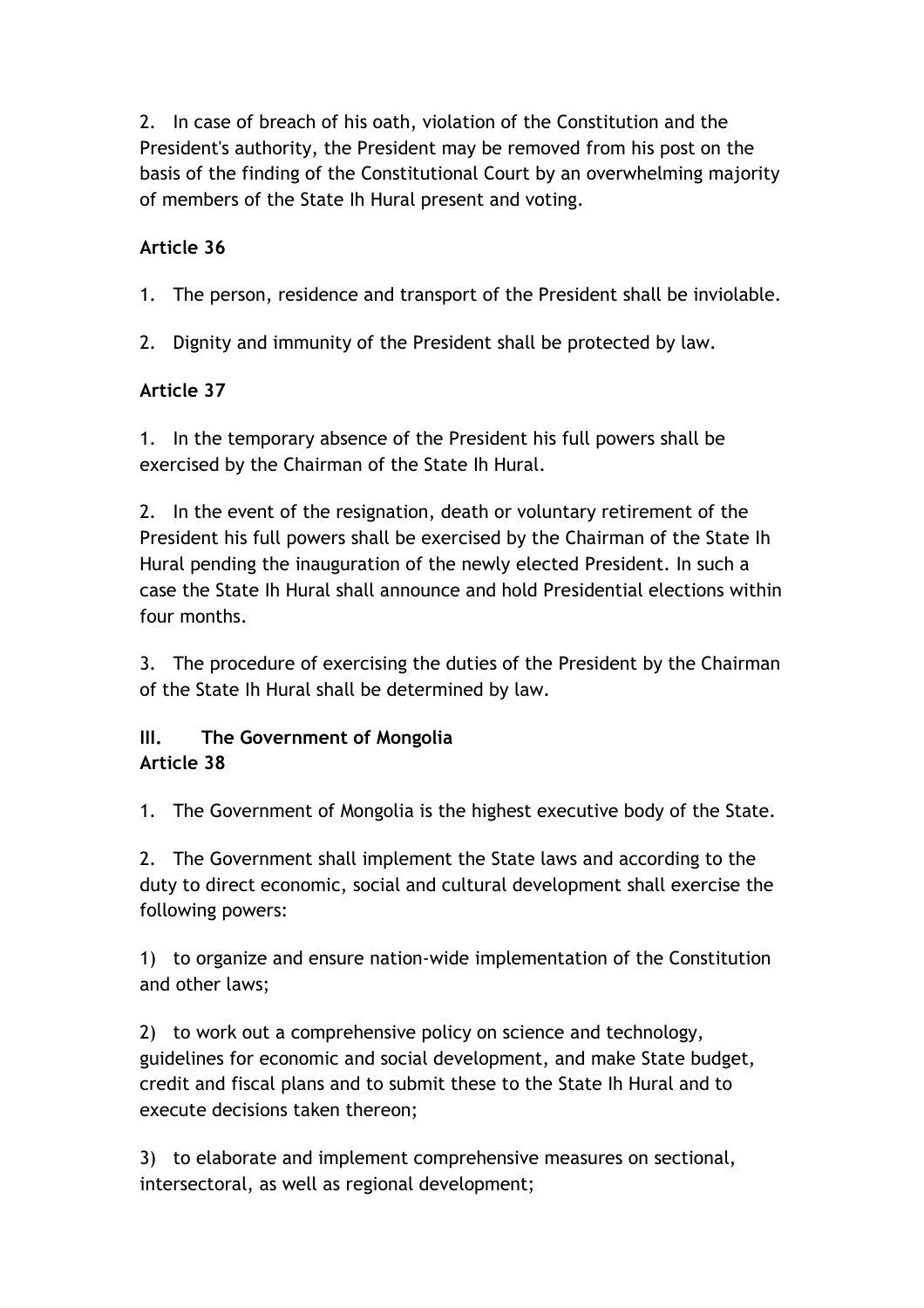4) to undertake measures on the protection of the environment, rational use and restoration of natural resources;

5) to guide the Central state administrative bodies and to direct the activities of local administrations;

6) to strengthen the country's defence capabilities and to ensure national security;

7) to take measure for the protection of human rights and freedoms, to enforce the public order and to prevent of crimes;

8) to implement the State foreign policy;

9) to conclude and implement international treaties with the consent of and subsequent ratification by the State Ih Hural as well as to conclude and abrogate intergovernmental treaties.

3. The specific powers, structure and procedure of the Government shall be determined by law.

#### **Article 39**

1. The Government shall comprise of the Prime Minister and members.

2. The Prime Minister shall, in consultation with the President, submit his/her proposals on the structure, composition and change of the Government to the State Ih Hural.

3. The State Ih Hural shall consider the candidatures proposed by the Prime Minister one by one and take decision on their appointment.

#### **Article 40**

1. The term of the mandate of the Government shall be four years.

2. The term of office of the Government shall start from the day of the appointment of the Prime Minister by the State Ih Hural and terminate upon the appointment of a new Prime Minister.

#### **Article 41**

1. The Prime Minister shall lead the Government and shall be responsible to the State Ih Hural for the implementation of State laws.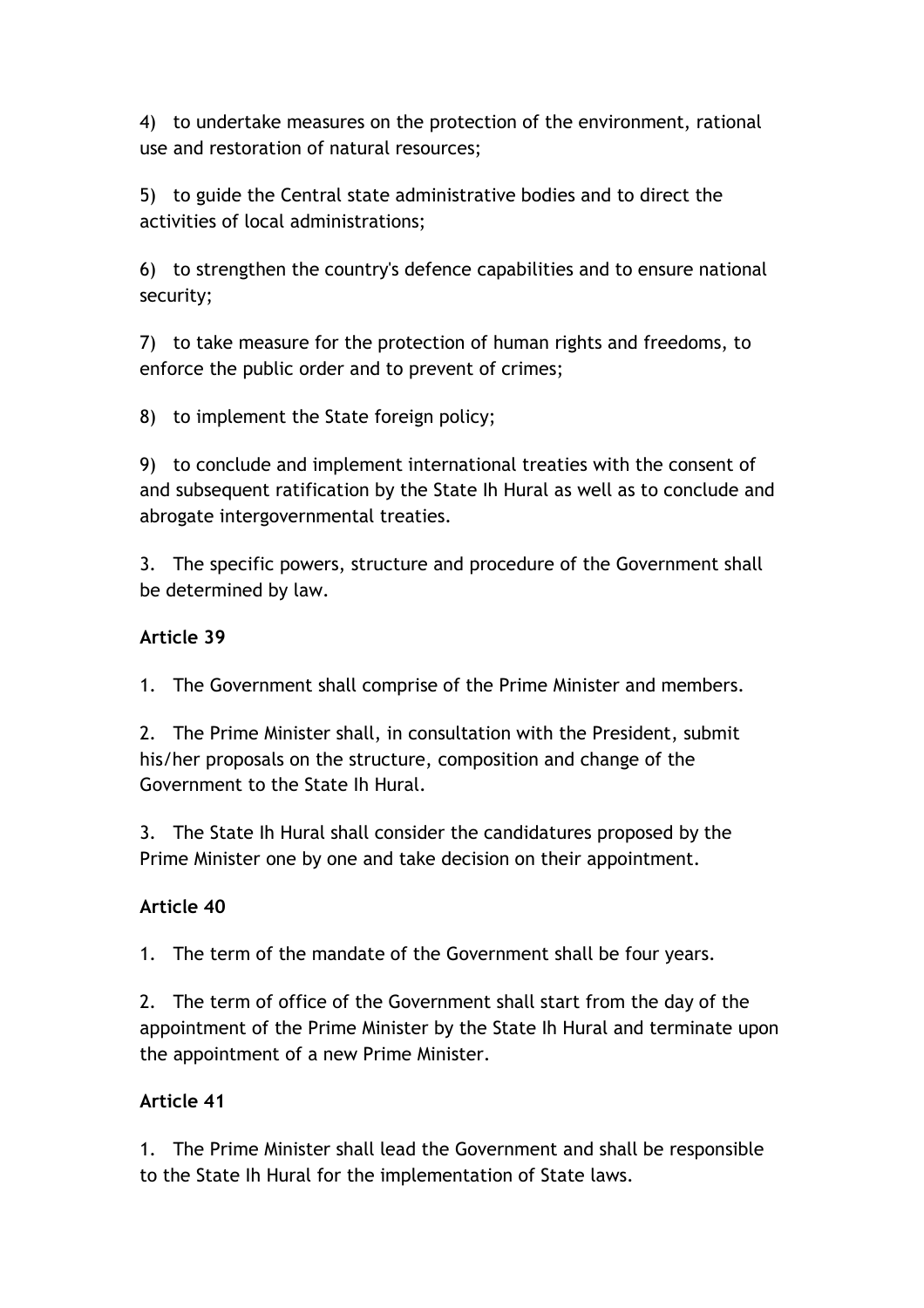2. The Government shall be accountable for its work to the State Ih Hural.

### **Article 42**

Personal immunity of the Prime Minister and members of the Government shall be protected by law.

#### **Article 43**

1. The Prime Minister may tender his/her resignation to the State Ih Hural before the expire of his/her term of office if he/she considers that the Government is unable to exercise its powers.

2. The Government shall step down in its entirety upon the resignation of the Prime Minister or if half of the members of the Government resign at the same time.

3. The State Ih Hural shall consider the matter and make a final decision within 15 days after taking initiative to dissolve the Government or receiving the President's proposal or the Prime Minister's statement on resignation.

4. The State Ih Hural shall consider and take decision on the dissolution of the Government if not less than one fourth of the members of the State Ih Hural formally proposes the dissolution of the Government.

# **Article 44**

If the Government submits a draft resolution requesting a vote of confidence, the State Ih Hural shall proceed with the matter in accordance with Section 3 of Article 43.

# **Article 45**

1. The Government shall, in conformity with legislation, issue resolutions and ordinances which shall be signed by the Prime Minister and the Minister concerned.

2. If these resolutions and ordinances are incompatible with laws and regulations, the Government itself or the State Ih Hural shall invalidate them.

#### **Article 46**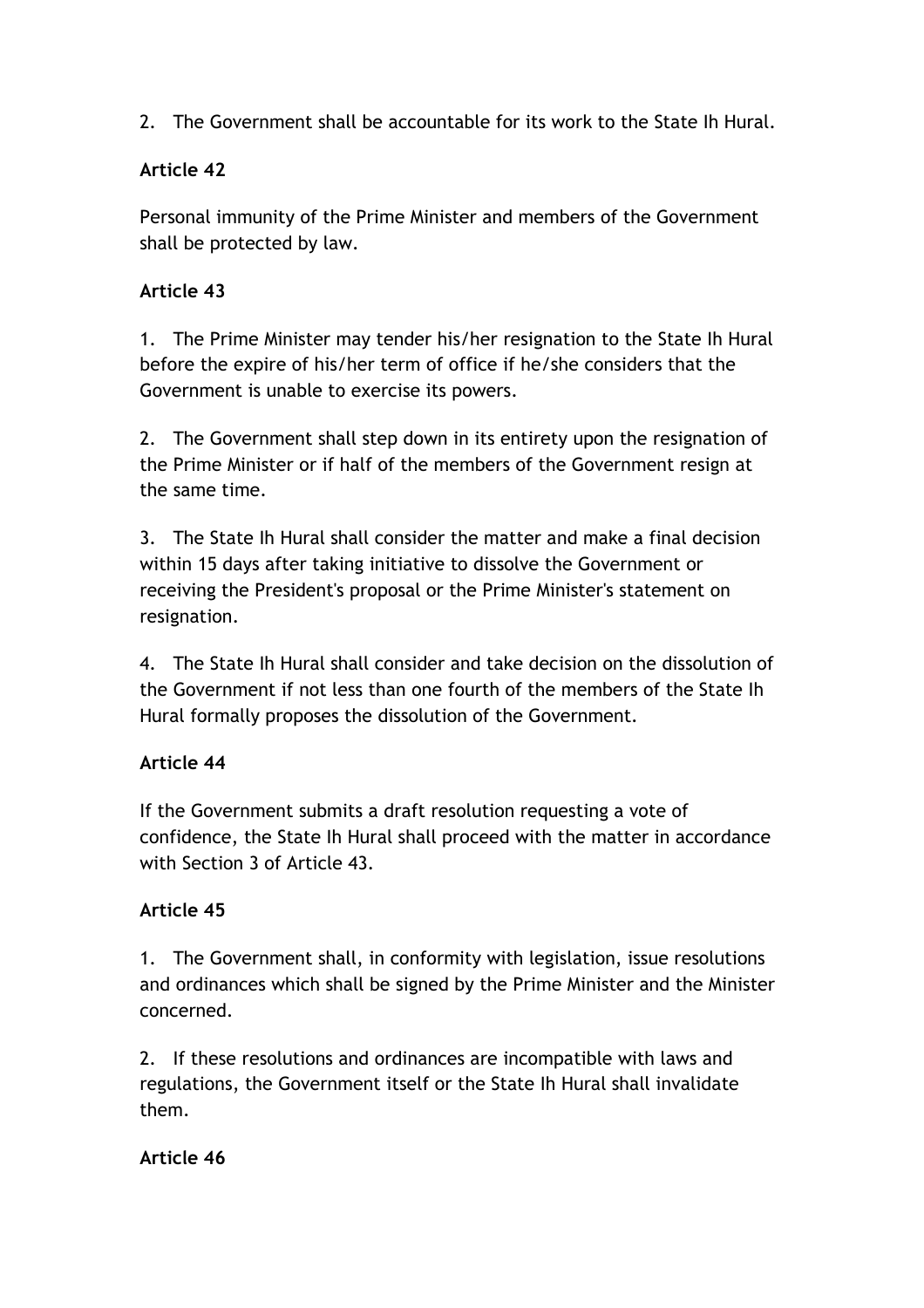1. Ministries and other government offices of Mongolia shall be constituted in accordance with law.

2. State employees shall be Mongolian nationals. They shall strictly abide by the Constitution and other laws and work for the benefit of the people and in the interest of the State.

3. The working conditions and social guarantees of state employees shall be determined by law.

### **IV. THE JUDICIARY Article 47**

1. The judicial power shall be vested exclusively in courts.

2. Unlawful institution of courts under any circumstances and exercise of judicial power by any other organization but courts shall be prohibited.

3. Courts shall instituted solely under the Constitution and other laws.

### **Article 48**

1. The judicial system shall consist of the Supreme Court, Aimag and capital city courts, Soum, intersoum and district courts. Specialized courts such as criminal, civil and administrative courts may be formed. The activities and decisions of the specialized courts shall not but be under the supervision of the Supreme Court.

2. The structure of courts and the legal basis of their activities shall be defined by law.

3. The courts shall be financed from the State budget. The State shall ensure economic guarantee of the courts activities.

#### **Article 49**

1. Judges shall be independent and subject only to law.

2. Neither a private person nor any civil officer be it the President, Prime Minister, members of the State Ih Hural or the Government, officials of political parties or other public organizations shall not interfere with the exercise by the judges of their duties.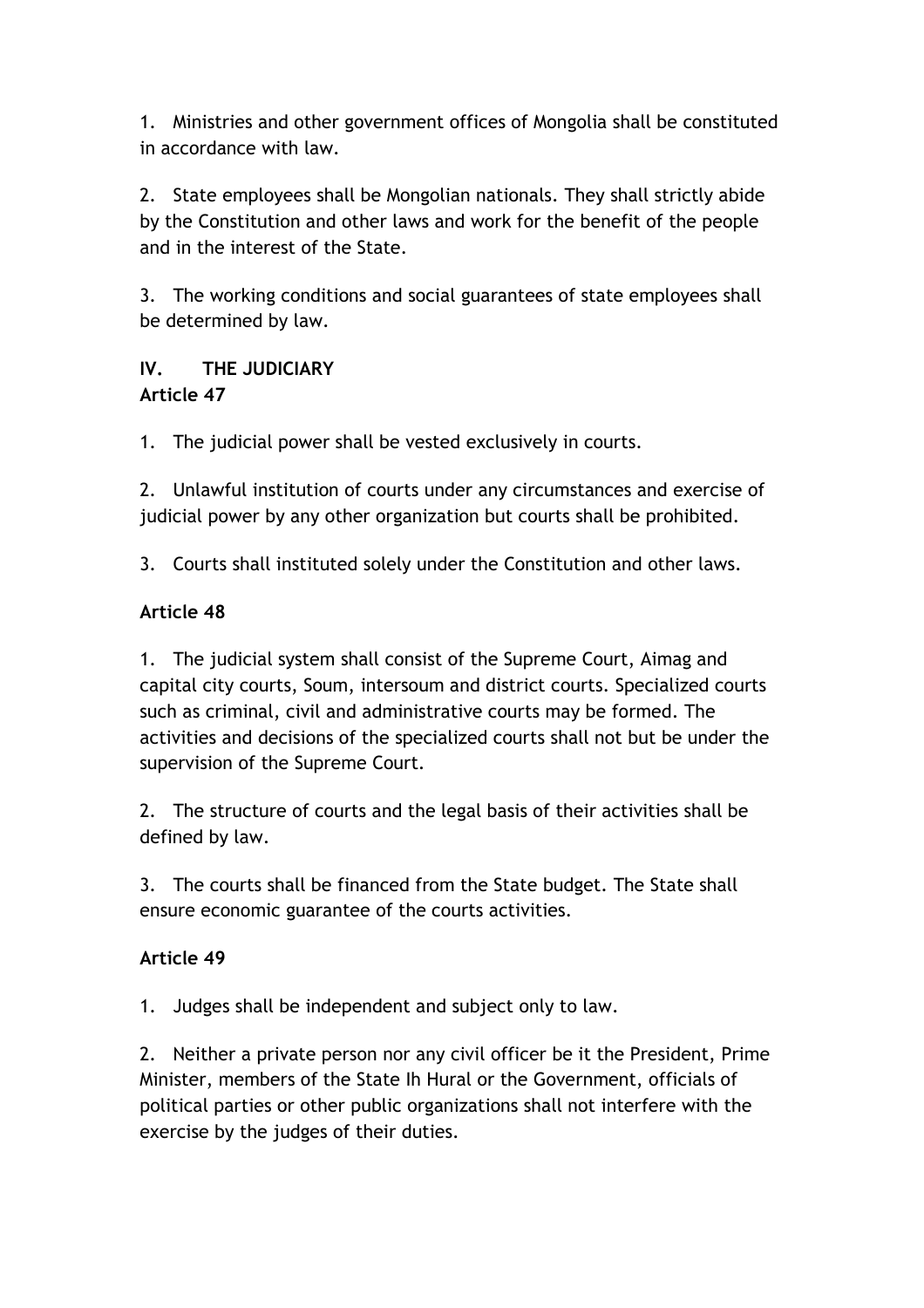3. A General Council of Courts shall function for the purpose of ensuring the independence of the judiciary.

4. The General Council of Courts, without interfering in the activities of courts and judges, shall deal exclusively with the selection of judges from among lawyers, protection of their rights and other matters pertaining to the ensurance of conditions guaranteeing the independence of the judiciary.

5. The structure and procedures of the General Council of Courts shall defined by law.

### **Article 50**

1. The Supreme Court shall the highest judicial organ and shall exercise the following powers:

1) to review and take decision at first instance on criminal cases and legal disputes under its jurisdiction;

2) to examine decisions of lower-instance courts through appeal and supervision;

3) to examine and take decision on matters related to the protection of law and human rights and freedoms therein and transferred to it by the Constitutional Court and the Prosecutor General;

4) to provide official interpretations for correct application of all other laws except the Constitution;

5) to make judgements on all other matters assigned to it by law.

2. The decision made by the Supreme Court shall be a final judiciary decision and shall be binding upon all courts and other persons. If a decision made by the Supreme Court is incompatible with law, the Supreme Court itself shall have to repeal it. If an interpretation made by the Supreme Court is incompatible with a law, the latter shall have precedence.

3. The Supreme Court and other courts shall have no right to apply laws that are unconstitutional or have not been promulgated.

# **Article 51**

1. The Supreme Court shall comprise the Chief Justice and judges.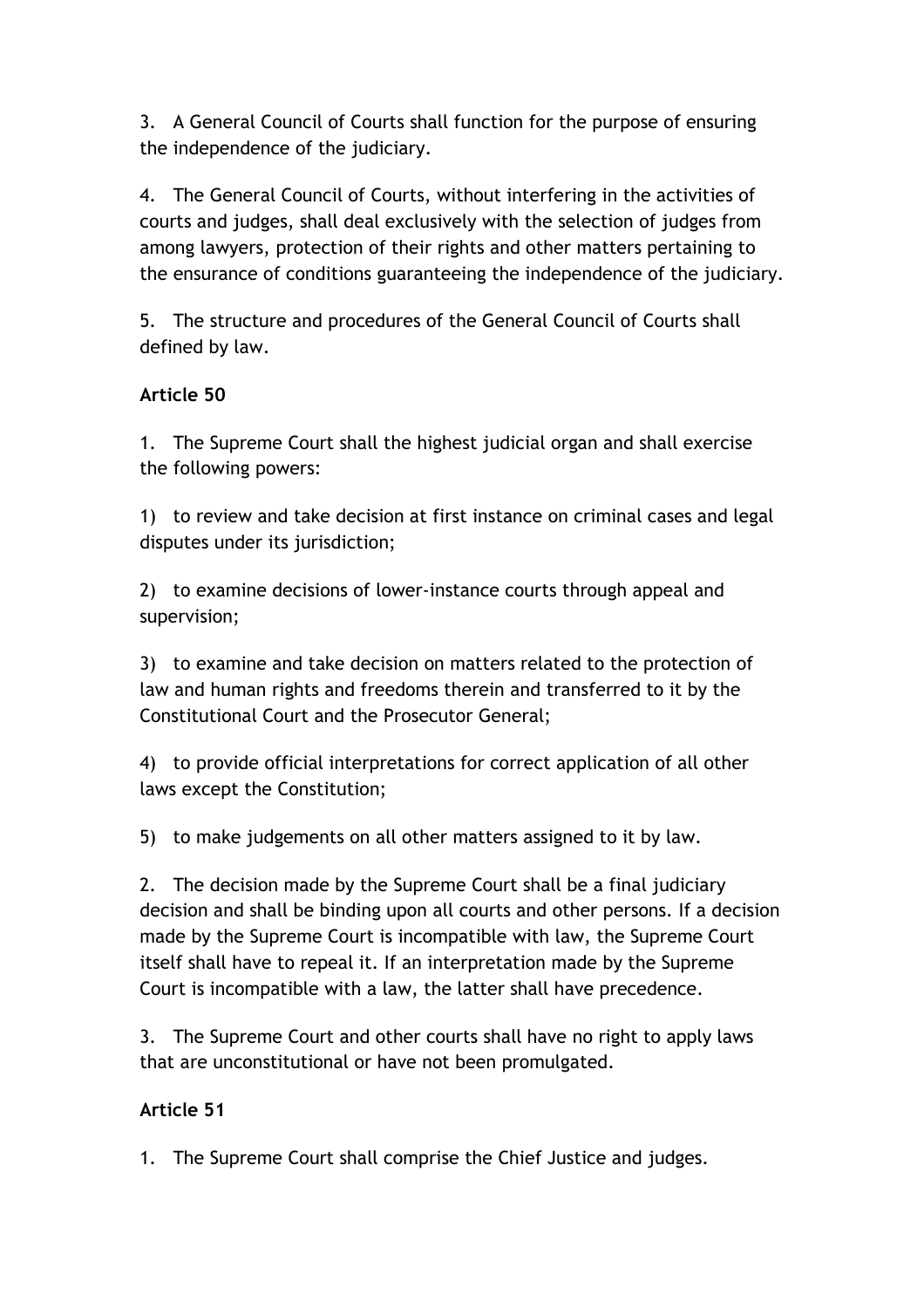2. The President shall appoint the judges of the Supreme Court upon their presentation to the State Ih Hural by the General Council of Courts, and appoint judges of other courts on the proposal of the General council of Courts.

3. A Mongolian national of thirty five years of age with higher legal education and experience in judicial practice of not less than 10 years, may be appointed as a judge of the Supreme Court. A Mongolian national of twenty five years of age with higher legal education and legal practice for not less than three years, may be appointed as a judge of the other courts.

4. Removal of a judge of a court of any instance shall be prohibited except in cases when he/she is relieved at his/her own request or removed on the grounds provided for in the Constitution and / or the law on the judiciary and by a valid court decision.

#### **Article 52**

1. Courts of all instances shall consider and make judgement on cases and disputes on the basis of collective decision-making.

2. In passing a collective decision on cases and disputes, the courts of first instance shall allow representatives of citizens to participate in the proceedings in accordance with the procedures prescribed by law.

3. A judge alone may take decision on some cases which are specifically singled out by law.

#### **Article 53**

1. Court trials shall be conducted in the Mongolian language.

2. A person who does not know Mongolian shall be acquainted with all facts of the case through translation and shall have the right to use his/her native language at the trial.

#### **Article 54**

Court trials shall be open to the public except in cases specifically singled out by law.

#### **Article 55**

1. The accused shall have a right to defence.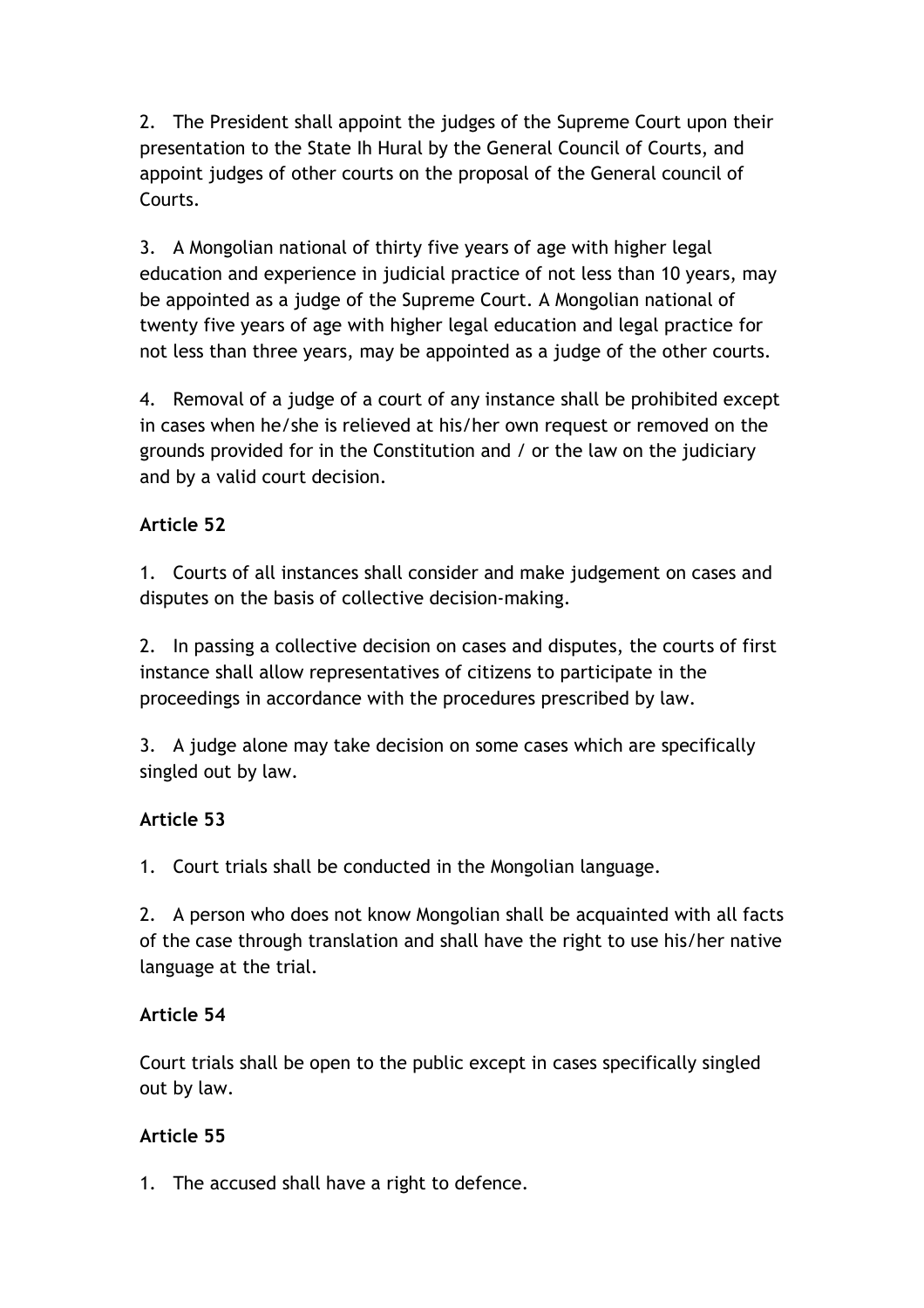2. The accused shall be accorded legal assistance according to law and at his/her request.

#### **Article 56**

1. The Prosecutor shall exercise superve registration of cases, investigation and the execution of punishment, and participate in the court proceedings on behalf of the State.

2. The President shall appoint the State Prosecutor General and his/her deputies in consultation with the State Ih Hural for a term of six years.

3. The system, structure and legal basis of the activities of the Prosecutor's Office shall be determined by law.

#### **CHAPTER FOUR - Administrative and Territorial Units of Mongolia and their Governing Bodies Article 57**

1. The territory of Mongolia shall be divided administratively into Aimags and a capital city; Aimags shall be subdivided into Soums; Soums into Baghs; the capital city shall be divided into districts and districts into Horoos.

2. Legal status of towns and villages located on the territories of administrative divisions shall be defined by law.

3. Revision of an administrative and territorial unit shall be considered and decided by the State Ih Hural on the basis of a proposal by a respective local Hural and local population, and with account taken of the country's economic structure and the distribution of the population.

# **Article 58**

1. Aimag, the capital city, Soum and district are administrative, territorial, economic and social complex having their own functions and administrations provided for by law.

2. Borderlines of Aimags, the capital city, Soums and districts shall be approved by the State Ih Hural at the presentation by the Government.

# **Article 59**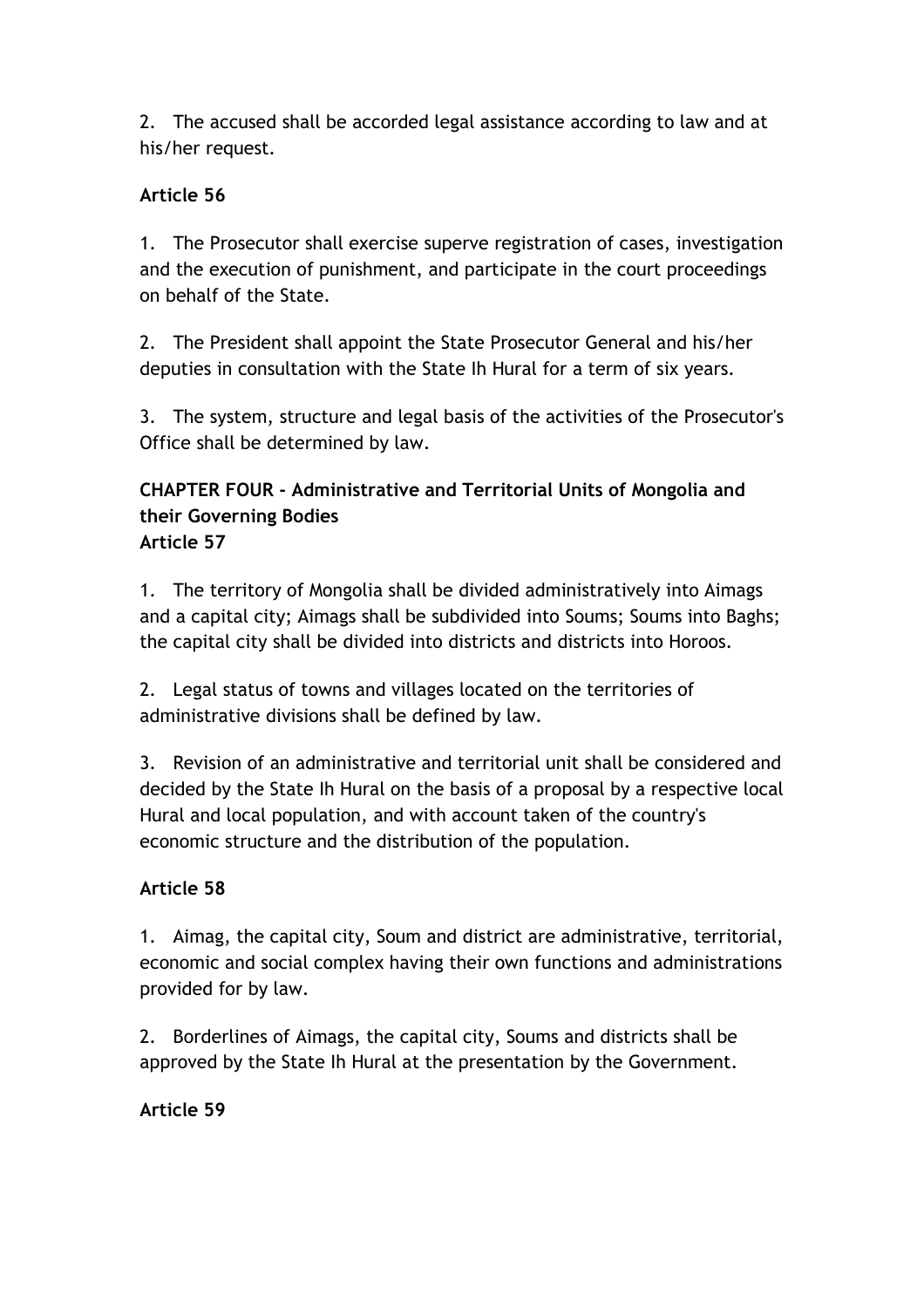1. Governance of administrative and territorial units of Mongolia shall be organized on the basis of combination of the principles of both selfgovernment and central government.

2. The self-governing bodies in Aimag, capital city, Soum and district shall be Hurals of Representatives of the citizens of respective territories; in Bagh and Horoo- General Meetings of citizens. In between the sessions of the Hurals and General Meetings, their Presidiums shall assume administrative functions.

3. Hurals of Aimags and the capital city shall be elected for a term of four years. The memberships of these Hurals as well as those of Soums and districts, and the procedure of their election shall be determined by law.

### **Article 60**

1. State power shall be exercised on the territories of Aimags, the capital city, Soums, districts, Baghs and horoos by their respective Governors.

2. Candidates for Governors are nominated by the Hurals of respective Aimags, the capital city, Soums, districts, Baghs and Horoos. Governors of Aimags and the capital city are appointed by the Prime Minister; Soums and district Governors by the Governors of Aimags and the capital city; Governors of Baghs and Horoos by the Governors of Soums and districts respectively for a term of four years.

3. In case the Prime Minister and Governors of higher levels refuse to appoint the gubernatorial candidates, new nominations shall be held in the manner prescribed in Section 2 of this Article. Pending the appointment of a new Governor the previously appointed Governor shall exercise his/her mandate.

# **Article 61**

1. While working for the implementation of the decisions of a respective Hural, a Governor, as a representative of State authority, shall be responsible to the Government and the Governor of higher instance for proper observance of national laws and fulfilment of the decisions of the Government and the respective superior body in his/her territory.

2. Governor shall have a right to veto decisions of respective Aimag, capital city, Soum, district, Bagh and Horoo Hurals.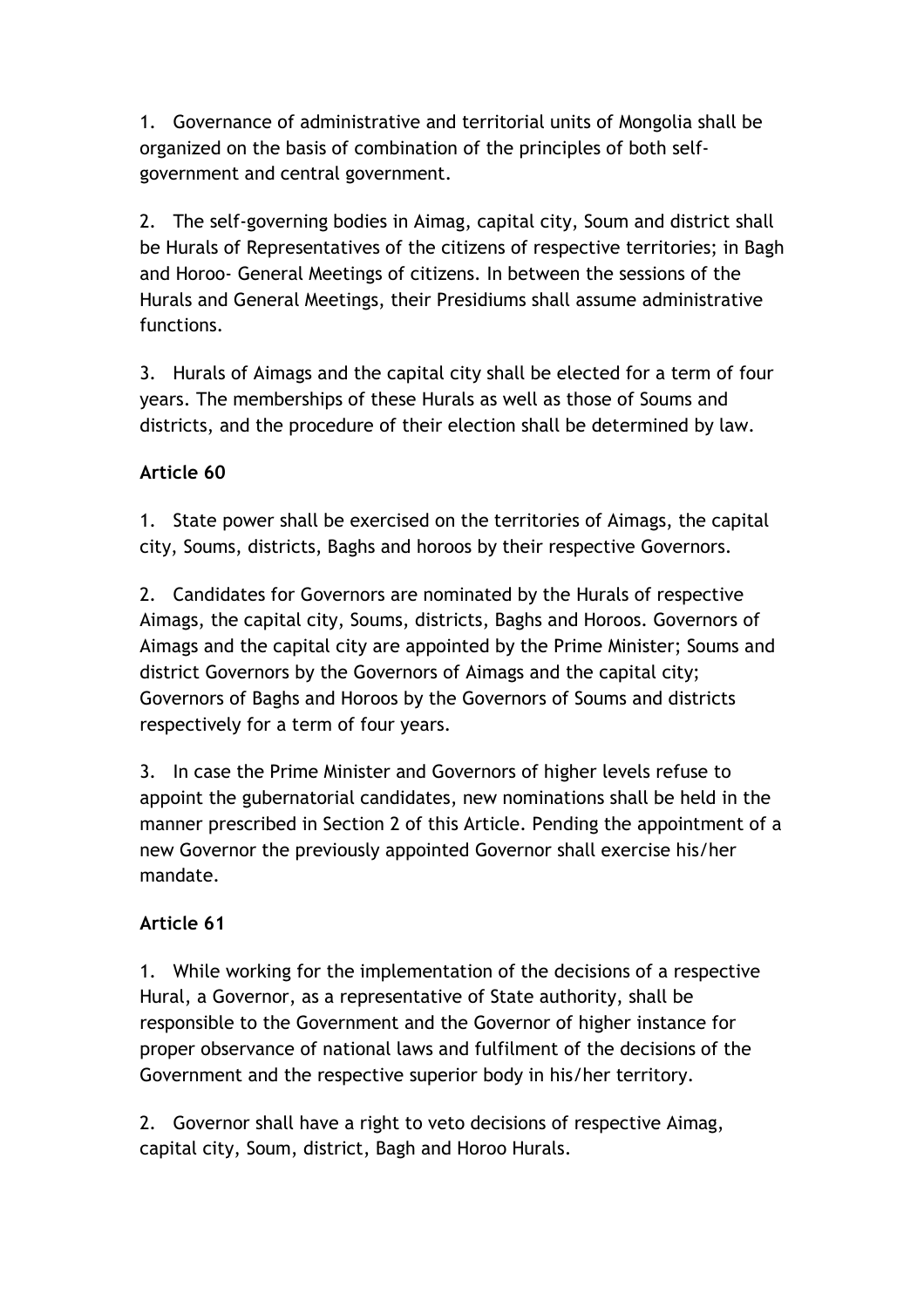3. If a Hural by a majority vote overrides the veto, the Governor may tender his/her resignation to the Prime Minister or to the Governor of higher instance if he/she considers that he/she is not able to implement the decision concerned.

4. Governors of Aimag, the capital city, Soum and district shall have secretariats/Offices of the Seal. The Government shall determine the structure and staff limit individually or by a uniform standard.

# **Article 62**

1. Local self-governing bodies besides making independent decisions on matters of socio-economic life of the respective Aimag, the capital city, Soum, district, Bagh and Horoo shall organize the participation of the population in solving problems of national scale and that of larger territorial divisions.

2. The authority of higher instance shall not take decision on matters coming under the jurisdiction of local self-governing bodies. If law and decisions of respective superior State organs do not specifically deal with definite local matters, local self- governing bodies can decide upon them independently incomformity with thee Constitution.

3. If the State Ih Hural and Government deem it necessary they may delegate some matters within their competence to the Aimag and capital city Hurals Governors for their solution.

# **Article 63**

1. Hurals of Aimag, the capital city, Soum, district, Bagh and Horoo shall adopt resolutions and Governors shall issue ordinances within their competence.

2. Resolutions of the Hurals and Ordinances of the Governors shall be in conformity with law, Presidential decrees and decisions of the Government and other superior bodies, and shall be binding within their respective territories.

3. Administrative and territorial units, and the powers, structure and procedure of their governing bodies shall be determined by law.

# **CHAPTER FIVE - The Constitution Tsets of Mongolia Article 64**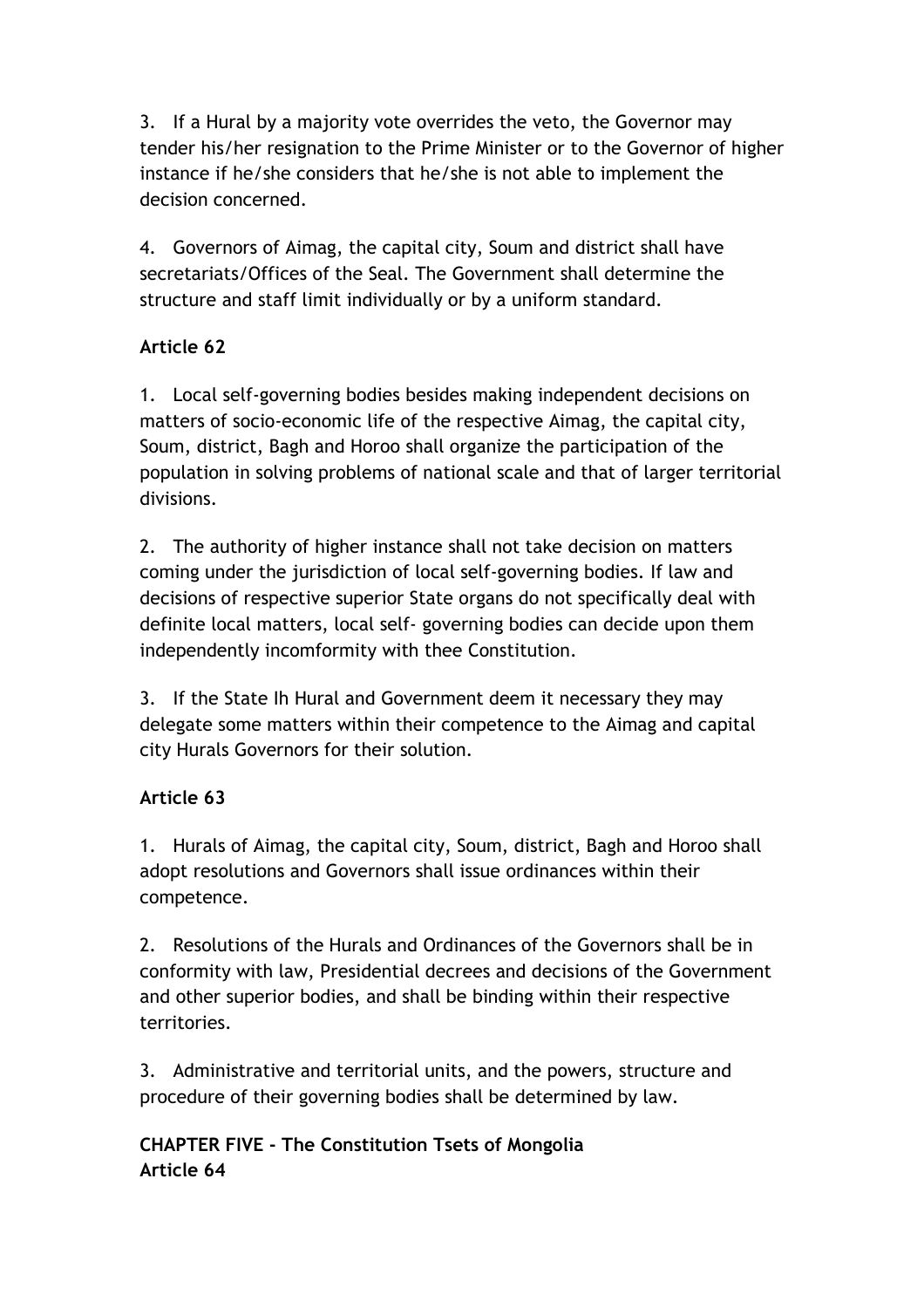1. The constitutional Tsets shall be an organ exercising supreme supervision over the implementation of the Constitution, making judgement on the violation of its provisions and resolving constitutional disputes.

It shall be the guarantee for the strict observance of the Constitution.

2. The Constitutional Tsets and its members in the execution of their duties shall be guided by the Constitution only and shall be independent of any organizations, officials or anybody else.

3. The independence of the members of the Constitutional Tsets shall be ensured by the guarantees set out in the Constitution and other laws.

# **Article 65**

1. The Constitutional Tsets shall consist of 9 members. Members of the Constitutional Tsets shall be appointed by the State Ih Hural for a term of six years upon the nomination of three of them by the State Ih Hural, three by the President and the remaining three by the Supreme Court.

2. A member of the Constitutional Tsets shall be a Mongolian national who has reached forty years of age and is experienced in politics and law.

3. The Chairman of the Constitutional Tsets shall be elected from among 9 members for a term of three years by a majority vote of the members of Constitutional Tsets. He may be re-elected once.

4. If the Chairman or a member of the Constitutional Tsets violates law, he/she may be withdrawn by the State Ih Hural on the basis of the decision of the Constitutional Tsets and on the opinion of the institution which nominated him/her.

5. The President, members of the State Ih Hural, the Prime Minister, members of the Government and members of the Supreme Court shall not be nominated to serve on the Constitutional Tsets.

#### **Article 66**

1. The Constitutional Tsets shall review and make judgement on the disputes at the request of the State Ih Hural, the President, the Prime Minister, the Supreme Court and the Prosecutor General and/or on its own initiative on the basis of petitions and information received citizens.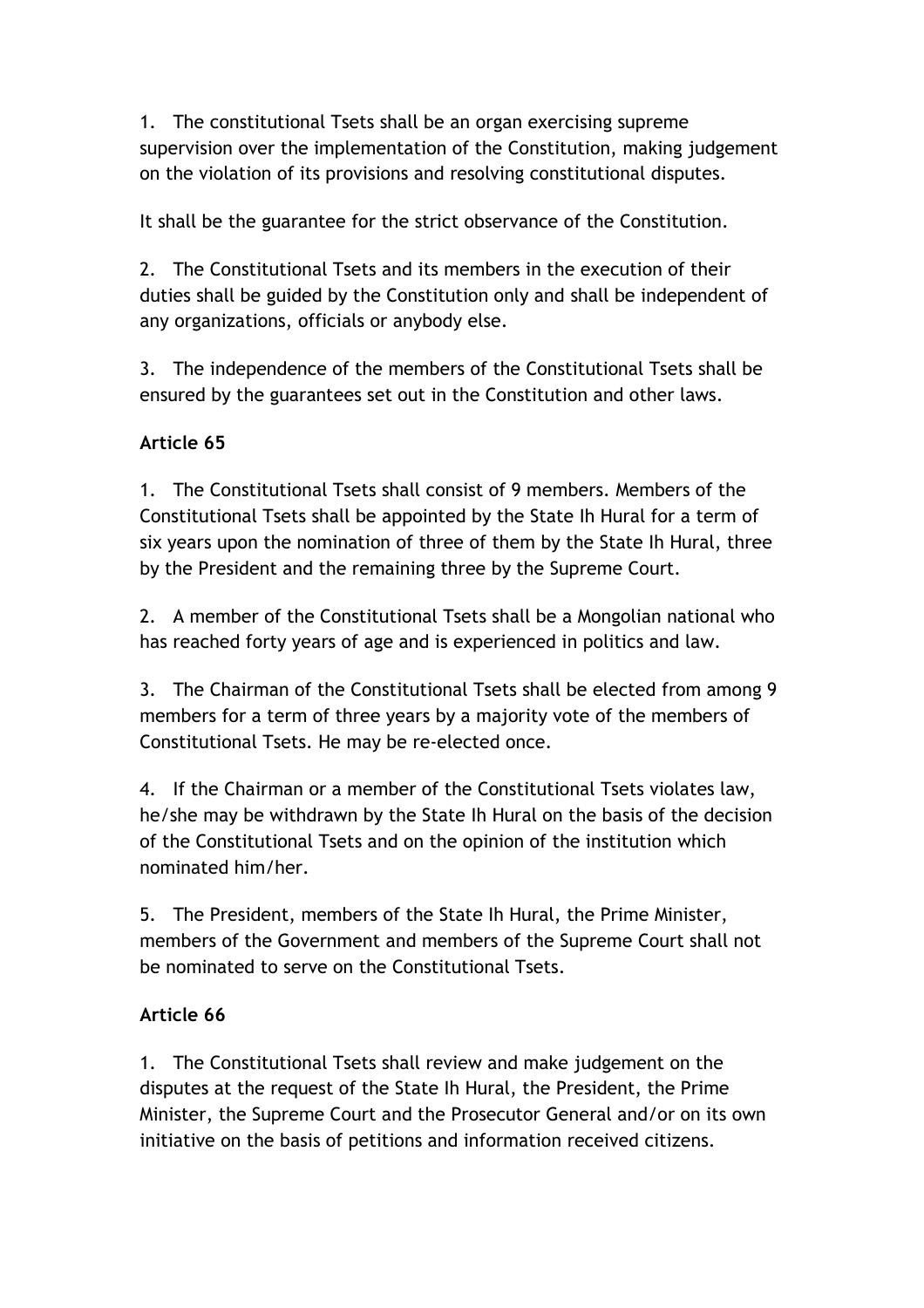2. The Constitutional Tsets in accordance with Section 1 of this Article shall make and submit judgment to the State Ih Hural on:

1) the conformity of laws, decrees and other decisions by the State Ih Hural and the President, as well as Government decisions and international treaties signed by Mongolia with the Constitution;

2) the conformity of national referendums and decisions of the Central electoral authority on the elections of the State Ih Hural and its members as well as on Presidential elections with the Constitution;

3) the breach of law by the President, Chairman and members of the State Ih Hural, the Prime Minister, members of the Government, the Chief Justice and the Prosecutor General;

4) the well-foundedness of the grounds for the removal of the President, Chairman of the State Ih Hural and the Prime Minister and for the recall of members of the State Ih Hural.

3. If a decision submitted in accordance with Clauses 1 and 2 of Section 2 of this Article is not acceptable to the State Ih Hural, the Constitutional Tsets shall re- examine it and make final judgement.

4. If the Constitutional Tsets decides that the laws, decrees and other decisions of the State Ih Hural and the President as well as Government decisions and international treaties concluded by Mongolia are incongruous with the Constitution, the laws, decrees, instruments of ratification and decisions in questions shall be considered invalid.

#### **Article 67**

Decisions of the Constitutional Tsets shall immediately enter into force.

#### **CHAPTER SIX - Amendments to the Constitution of Mongolia Article 68**

1. Amendments to the Constitution may be initiated by organizations and officials enjoying the right to legislative initiative and / or proposed by the Constitutional Court to the State Ih Hural.

2. A national referendum on constitutional amendment nay be held on the concurrence of not less than two thirds of the members of the State Ih Hural.